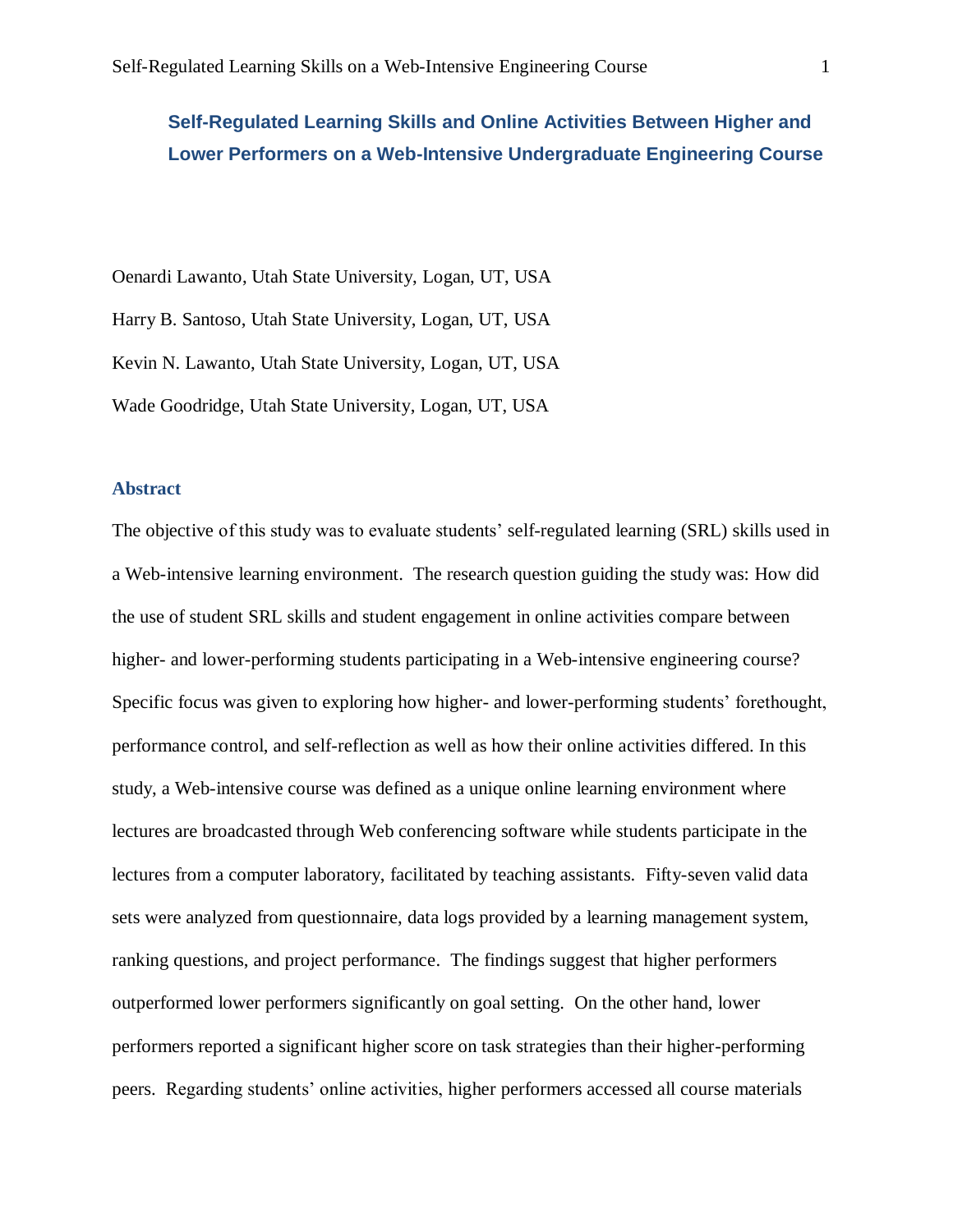significantly more frequently than lower performers. Furthermore, when evaluating the promptness of assignment submission, the results found the higher performers showed that they were significantly more prompt than lower performers in submitting their assignments. This article also outlines suggestions for further research in the Web-intensive course.

**Keywords:** Web-intensive course, self-regulated learning, forethought, performance control, self-reflection, engineering online education

#### **INTRODUCTION**

The advances in computer technologies have made learning possible to anyone, at any time, and in any place. Despite those benefits, there are still challenges to provide a good learning environment which fosters student effective learning experiences. The rapid growth of online distance education worldwide has prompted the need to revise delivery structures and re-think pedagogical practices that were once appropriate. Four major concerns about online learning and its quality relative to face-to-face classroom learning were suggested by Gallagher and McCormick (1999). Those four concerns are (1) student attitude and satisfaction; (2) interactions of students and faculty; (3) student learning outcomes; and (4) faculty satisfaction. Responding to those concerns, Web-based instructional designers and teachers adopt Chickering and Gamson's (1987) seven principles of effective education (e.g., clear guidelines for interaction, provide timeline for each task assigned to students) to promote effective engagements of students in learning. New models of teaching can proactively use the seven principles when addressing the needs of the program to avoid pitfalls.

Numerous studies found that self-regulated learning (SRL) is a significant predictor of academic performance (e.g., Khatib, 2010; Kitsantas, Winsler, & Huie, 2008; Musso, Kyndt, Cascallar, &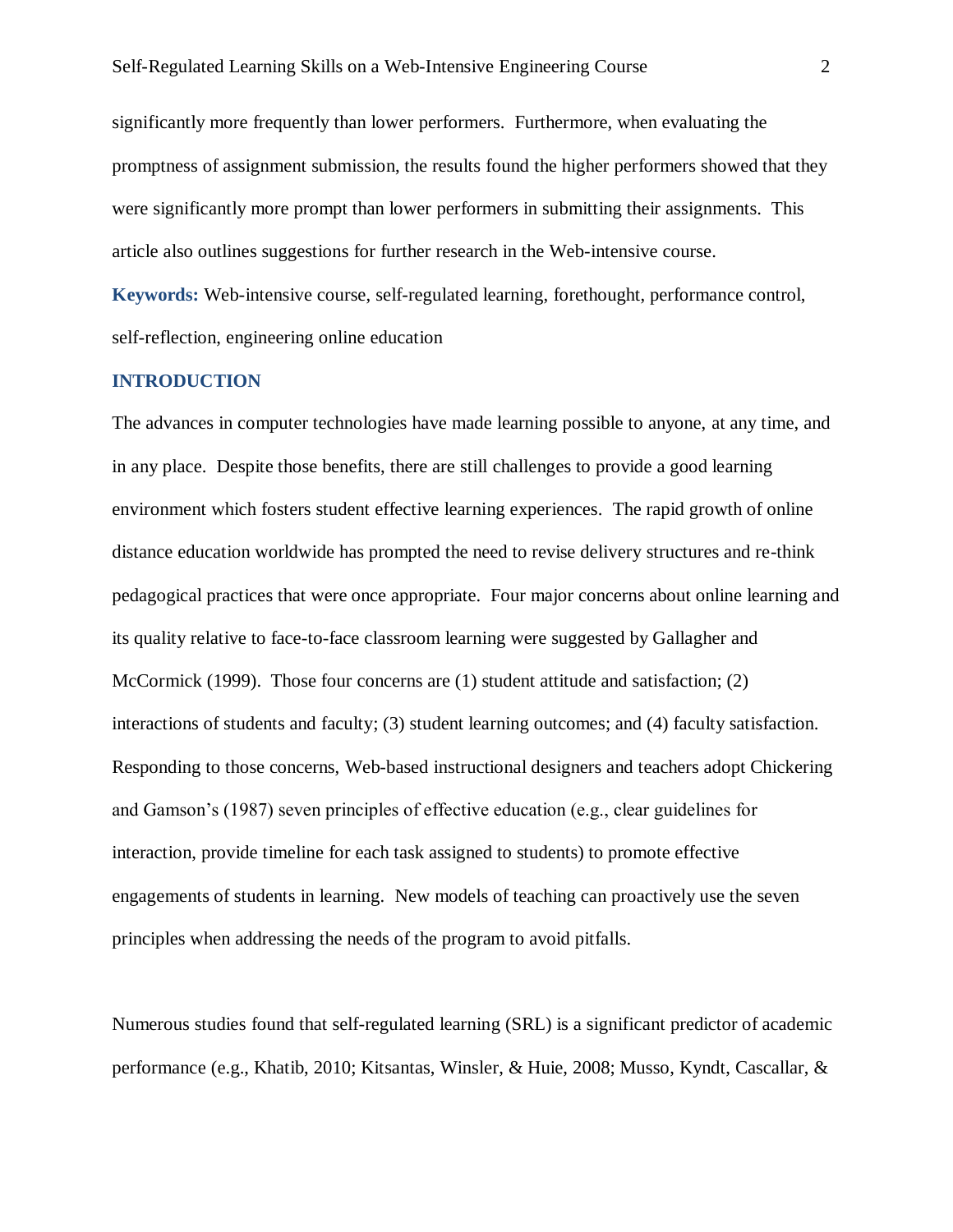Dochy, 2012; Lynch, 2006; Pintrich & de Groot, 1990; Zimmerman & Martinez-Pons, 1986); however, while some studies have comprehensively evaluated SRL in the context of online learning, very few show emphasis in engineering education. SRL can be defined essentially as a form of iterative, goal-directed activity that involves interpreting tasks, setting goals, selecting, adapting or even inventing strategies effective for achieving those goals, monitoring progress, and adjusting approaches as needed (Zimmerman, 2008). Effective SRL is particularly critical in complex or ill-structured tasks, such as engineering design (Lawanto, 2010; Lawanto, Goodridge, & Santoso, 2011; Lawanto & Johnson, 2012). In other contexts such as programming course and computer-based instruction, previous studies revealed that students who highly employed their SRL strategies performed better than the students who did not use their strategies optimally (Bergin, Reilly, Traynor, 2005; Kinnebrew, Loretz, & Biswas, 2013; Young, 1996). Furthermore, other studies suggested that scaffolding features can be used to help students use their SRL strategies in a computer-based learning environment (e.g., Azevedo, Cromley, & Seibert, 2004; Azevedo & Hadwin, 2005).

Zimmerman argued that self-regulated learners are "metacognitively, motivationally, and behaviorally active participants in their own learning process" (Zimmerman, 1986, p. 308). These characteristics represent the core elements for the development of autonomy and responsibility which facilitate students to take charge of their own learning process. Since these traits are for students to take an active role in their learning, the possession of SRL skills becomes crucial in within the online learning environment. Although previous studies (Bergin et al., 2005; Kinnebrew et al., 2013; Young, 1996) showed that students who highly employed their SRL strategies in a computer-based instruction performed better than their peers who did not use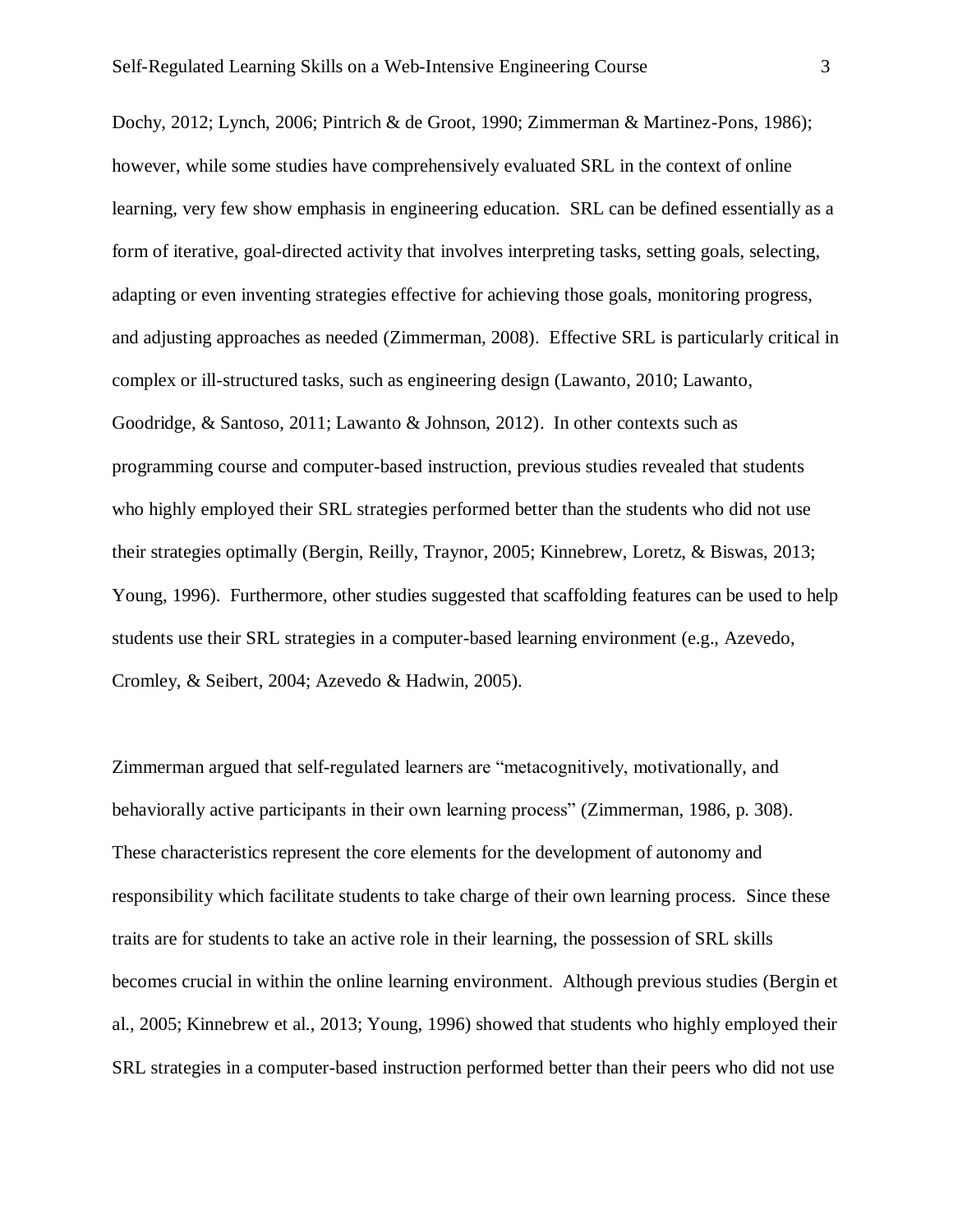their strategies optimally, the authors have not found a study that trace students SRL skills and actual behaviors while engaged in a Web-intensive course based on their design project performance. In this study we focused specifically on higher- and lower-performing students' SRL skills as reflected by their efforts in: accessing online course materials such as quizzes/homework and supplementary (or on demand) information, and submittal of assignments and quizzes through a learning management system.

In the current study, we specifically use the term *web-intensive* course as explained by Southard and Rubens (2001). They established a definition by stating that a web intensive course should "meet in a physical venue at specific intervals during the course." They further stated that, "…additional interactions occur via the web through email, chat, and discussion programs as required. Most courses materials are conveyed electronically (p. 83)." The current study refers to a unique learning environment where the instructor was never physically in front of the class and lectures were broadcasted through web conferencing software. Students participated in the lectures from a geographically isolated computer laboratory where supplemental on site instruction was conducted by teaching assistants when necessary.

#### **LITERATURE REVIEW**

Self-regulated learning is characterized by three main features which include awareness of thinking, use of strategies, and motivation (Paris & Winograd, 2003). The first feature, awareness of thinking, is popularly called metacognition. From a cognitive perspective, metacognition has been associated with cognitive processes. The difference between cognition and metacognition is based upon functionality. While cognition concerns one's ability to build knowledge, process information, acquire knowledge, and solve problems, metacognition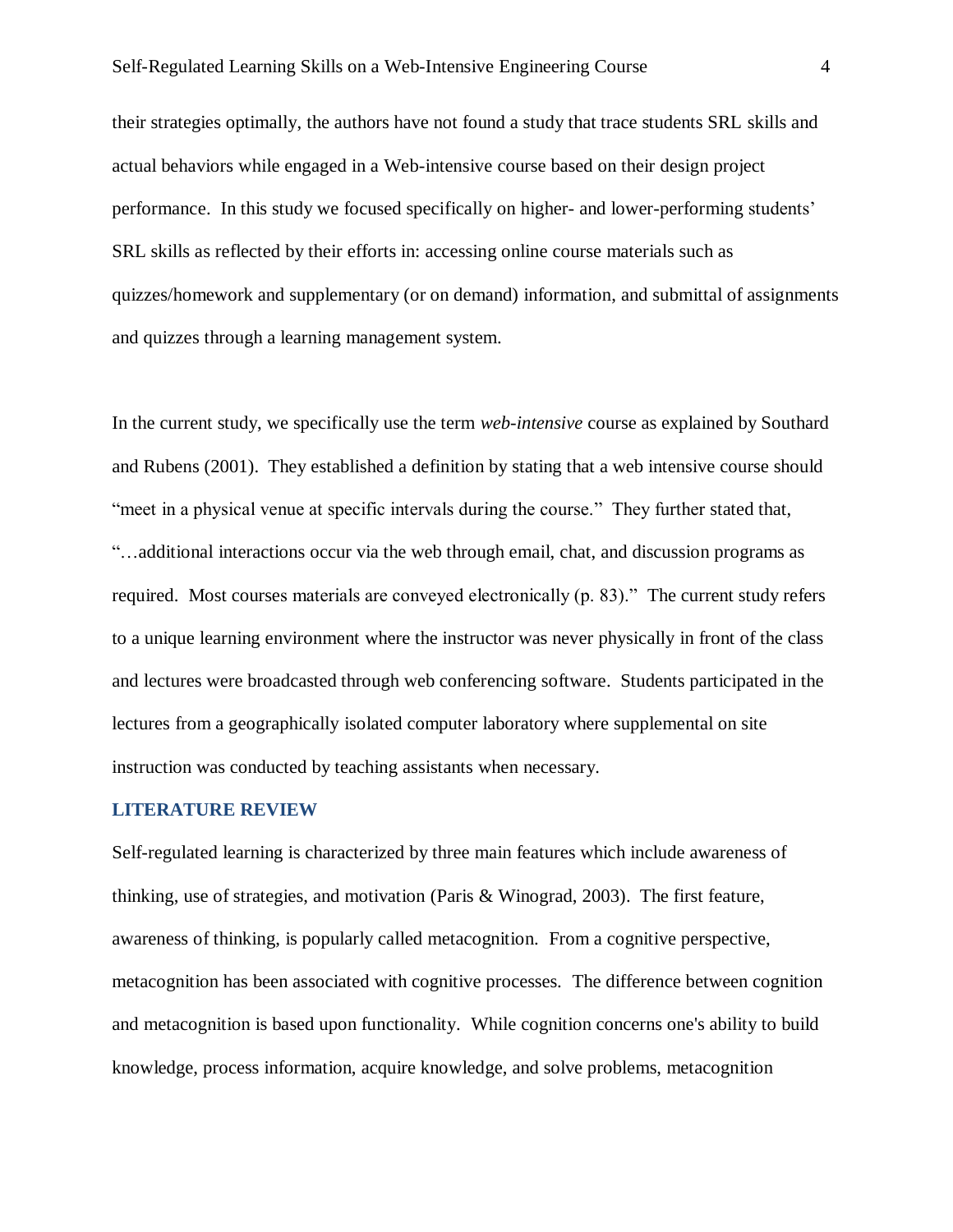concerns the ability to control the working of cognition to ensure that the goals have been achieved or the problem has been solved (e.g., Flavell, 1979). Thus, metacognitive activity usually precedes and follows cognitive activity (Johnson, Dixon, Daugherty, & Lawanto, 2011). Researchers have maintained that the important issue in metacognition and SRL is to understand "the correspondence between metacognition and action. To explicitly look into how thoughts and feelings of learners guide their thinking, effort, and behavior?" (Paris & Winograd, 1990, p. 21).

According to Zimmerman, SRL refers to students' "self-generated thoughts, feelings, and actions which are systematically oriented toward attainment of their goals" (Zimmerman, 1994, p. ix). His SRL model consists of three phases: forethought, performance control, and self-reflection (Zimmerman, 1998). The first phase, *forethought*, refers to readiness processes and beliefs that occur before students put any effort in their learning activity. This phase consists of two main components: task analysis and self-motivation beliefs. During this phase students set their learning goals and expectations, identify strategic planning, and think about the value of the activity. The second phase, *performance control*, consists of processes during the learning activity including self-control and self-observation. Students execute their plans, focus on their task strategies, and monitor their learning events. In the third phase, students adjust their learning strategies employed in the previous phases: forethought and performance control. The third phase consists of a student's implementation and use of self-judgment and self-reaction.

Research suggests that SRL benefits student learning (Khatib, 2010; Lynch, 2006; Pintrich & de Groot, 1990; Zimmerman & Martinez-Pons, 1986). Since autonomy and responsibility are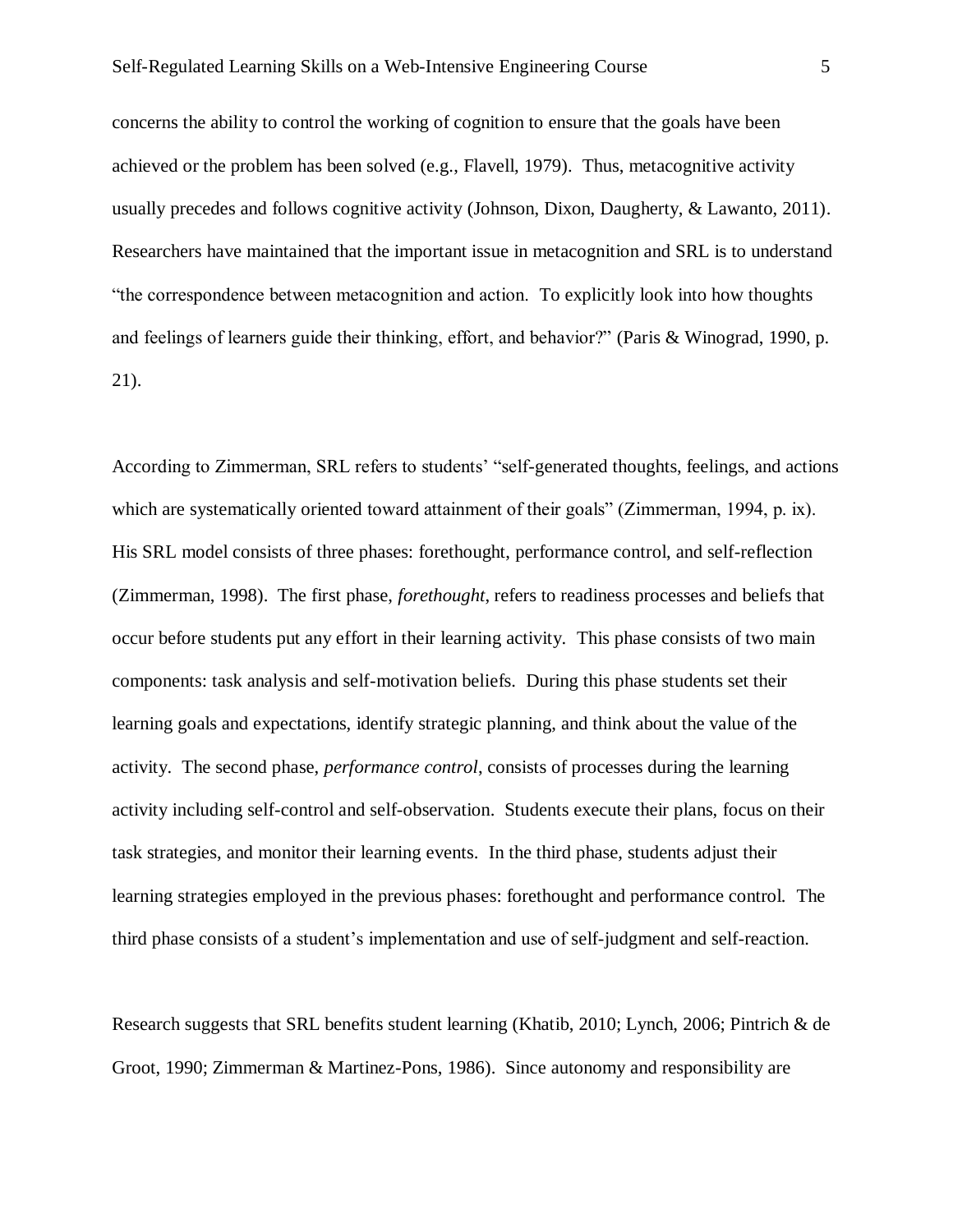mandatory for a student to play an active role in their learning, the possession of SRL skills becomes crucial in Web-based instruction or online learning (Barnard, Lan, To, Paton, & Lai, 2009; Lee, 2009). Bourne, Harris, and Mayadas (2005) suggested that online engineering education should provide a high-quality format, reliable in terms of its accessibility, and cover broad topics in engineering disciplines. To effectively provide 'a high-quality format,' online engineering education programs should not only be concerned with the technology used in the program, but also with the pedagogical aspect of online learning (Chizmar & Walbert, 1999). With regards to the student, online learning requires effective learning skills. This study will investigate self-regulated learning skills employed by the students in a web intensive solid modeling course.

For traditional higher-education institutions where most students are on campus and physically present with the instructor, the delivery of an online learning experience may not be relevant or justifiable. However, with ever increasing course enrollments becoming a more frequent scenario within more traditional educational settings (Snyder & Dillow, 2011), institutions may look to use different methods in delivering online materials. For example, educational institutions can approach the development of online synchronous courses by implementing a single instructor who broadcasts into a classroom of students with supplemental facilitation by on site by competent teaching assistants. This enhanced online course approach allows a greater number of students to be present during a synchronous broadcast lecture while still allowing onsite interaction with a supplemental teaching assistant to provide immediate feedback and support. In this context the course can be referred to as *a Web-intensive course* thus setting it apart from the typical synchronous course delivery model where there is no on-site expert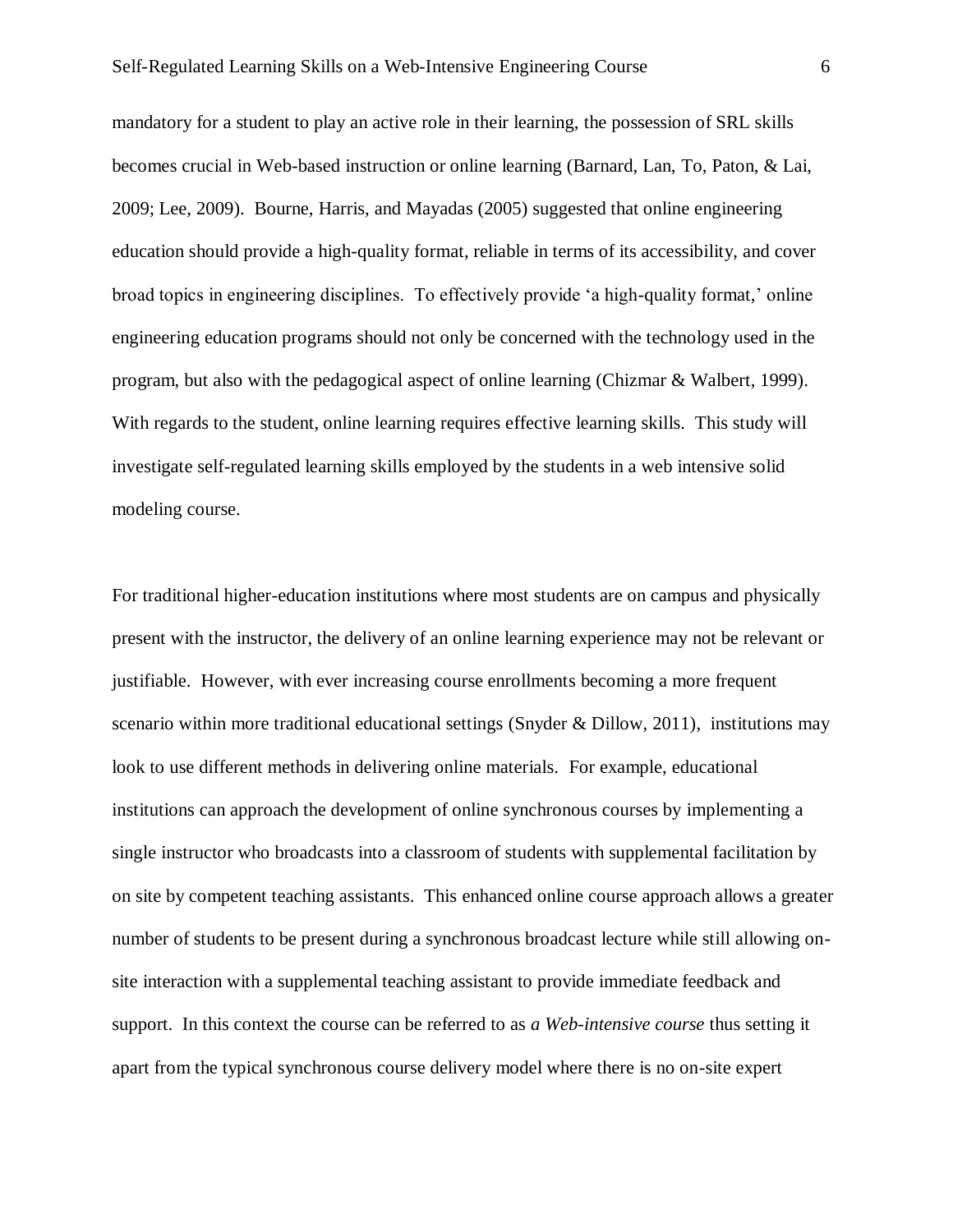interaction and students receive the lecture either individually or in isolated groups. Advantages to students seen within this model are found in their self-efficacy, lessened sense of isolation, and immediacy of feedback. The advantages to the university involve the financial savings found by allowing one instructor to direct a course to a larger student population. In addition, this type of augmented model can prove extremely effective for engineering courses requiring laboratory experiences as well as online implementation into a hesitant university system where there is still resistance to embrace an online STEM curriculum (Bourne, Harris & Mayadas, 2005). In fact this type of model may promote a more rapid adoption of online instruction to the STEM fields.

#### **THE STUDY**

The purpose of this study was to evaluate students' self-regulated learning (SRL) skills used in a "Web-intensive" learning environment. This study used Zimmerman's (1998) SRL model which evaluates students' *goal setting*, *environment structuring*, *task strategies*, *time management*, *help seeking*, and *self-evaluation* activities while engaged in a Web-intensive learning environment.

## *Research Question*

The research question constructed for this study was:

"How did the use of students SRL skills and engagement in online activities compare between higher- and lower-performing students participating in a Web-intensive engineering course?"

### *Study Participants*

Fifty-seven undergraduate engineering students at a large land-grant university in the western United States participated voluntarily in the study. Among those students, three were females (5%) and 54 were males (95%). Most of the student participants were sophomores (91%) while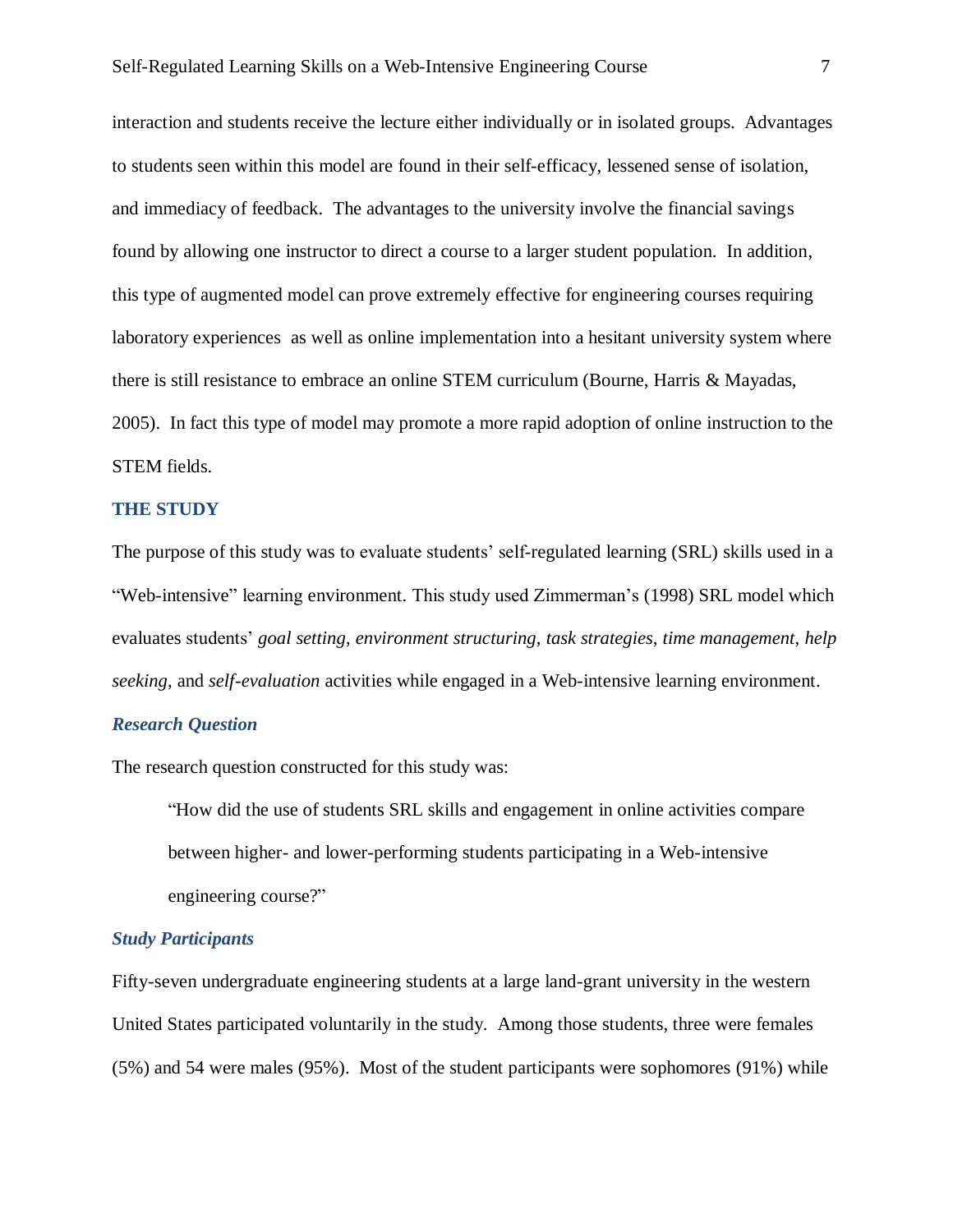a minor amount were freshmen (9%). A letter of consent was obtained from the participating students at the beginning of semester.

## *Context of the Web-Intensive Course*

The course that participants were enrolled in is an engineering graphic course required in the preprofessional mechanical engineering program for a large land-grant university. The course involved the learning and application of a parametric solid modeling software assessed through a variety of homework, quizzes, and design projects. In this course, the students used solid modeling software to develop and model a variety of objects. Initially students learned the basics of solid creation including extrusions and revolutions and then rapidly progressed into the development of assemblies. Finally students focused on evaluating part to part interaction, clearances, and the creation of animations showing required motions. Emphasis was also given to document generation, dimensioning based on American National Standards Institute (ANSI) and International Organization for Standardization (ISO) standards, and an introduction to geometric dimensioning and tolerance. Dimensioning refers to designating the sizes of associated features on a part while tolerances refer to the allowable range of variation in that size that the part must be accurate to. The class eventually culminated with an introduction to finite element analysis, a software implemented analysis technique allowing students to visualize and quantify stresses and deformation within the part under specific applied loading conditions.

The course required students to complete two projects during the semester that have increasing difficulty. The final project emphasized an open-ended and ill-structured design and was a capstone activity worth 20% of the students' course grade. Students were allotted four weeks to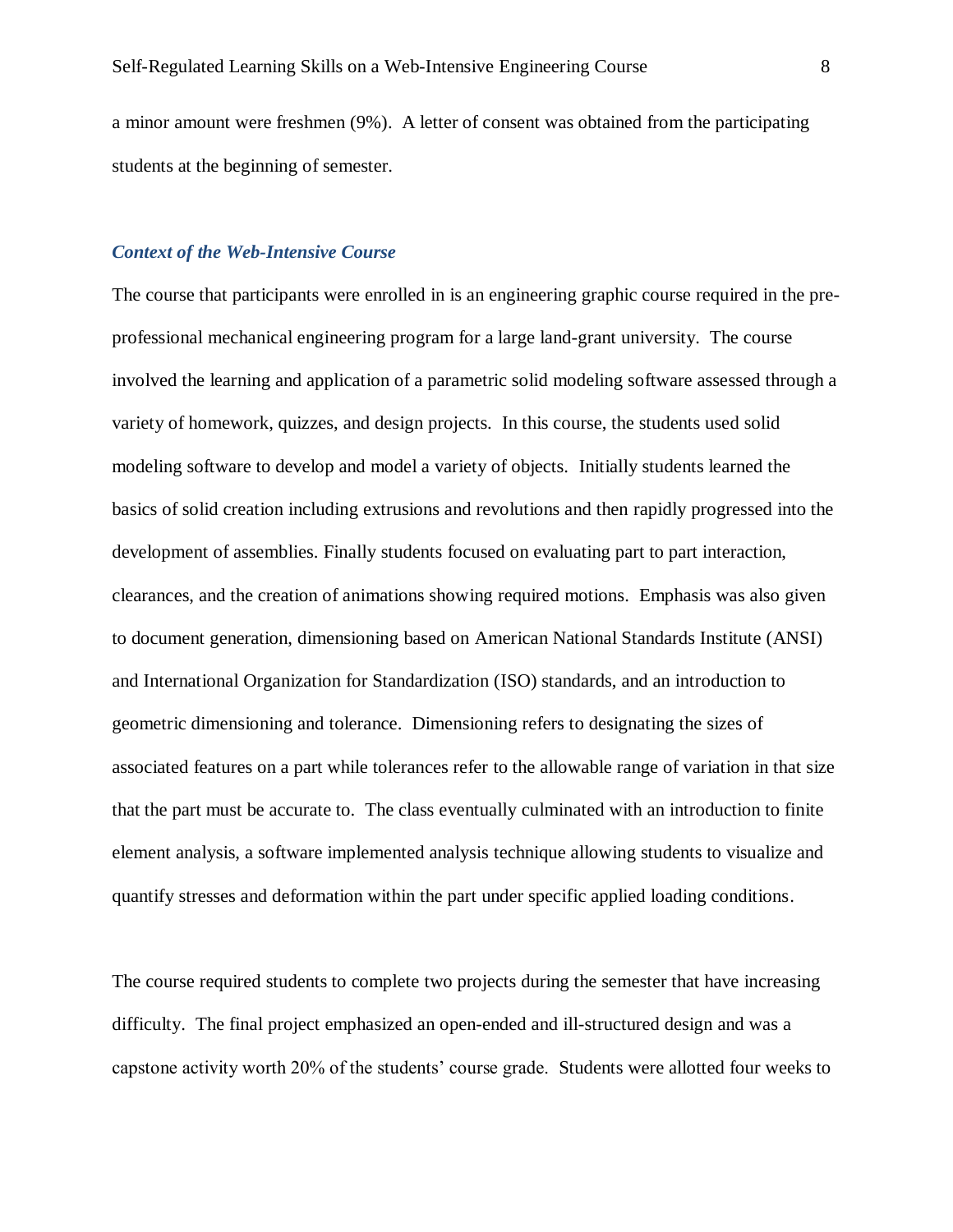complete the design project (see Figure 1 for examples of students' project outcomes). Students were initially given a theoretical background or setting for the final design project requiring the robotic arm to be implemented in an assembly line application essentially acting as a transporting mechanism to move parts from one location to another. Teaching assistants were present during the lecture to aid students. The same teaching assistants also provide two hours of voluntary open laboratory access outside of class for extra help.

The class uses a learning management system (LMS) providing students with a variety of course materials. This LMS also allows the instructor the ability to track student access to course resources. Within this class those resources fall within three categories including *assigned*, *optional,* and *informative*. The assigned category has materials essential to the student's success in the class. These materials are mandatory and can include information for successful completion of homework, projects, and quizzes. The optional category describes materials that allow the students to practice and reinforce concepts learned in the class but will not be graded and therefore has a secondary impact upon class performance through the added opportunity to master the concepts. The informative category encompasses materials designed to capture student interest, retain their motivation, and let them see the production side of mechanical engineering rather than just the virtual design. The materials include video files offered through the LMS demonstrating how parts will be manufactured after they are designed in the software, handouts on how to use their engineering calculator, and handouts showing engineering paper sizes. Most of this material is reference material and has no direct impact upon the class grade other than possible ties to motivation.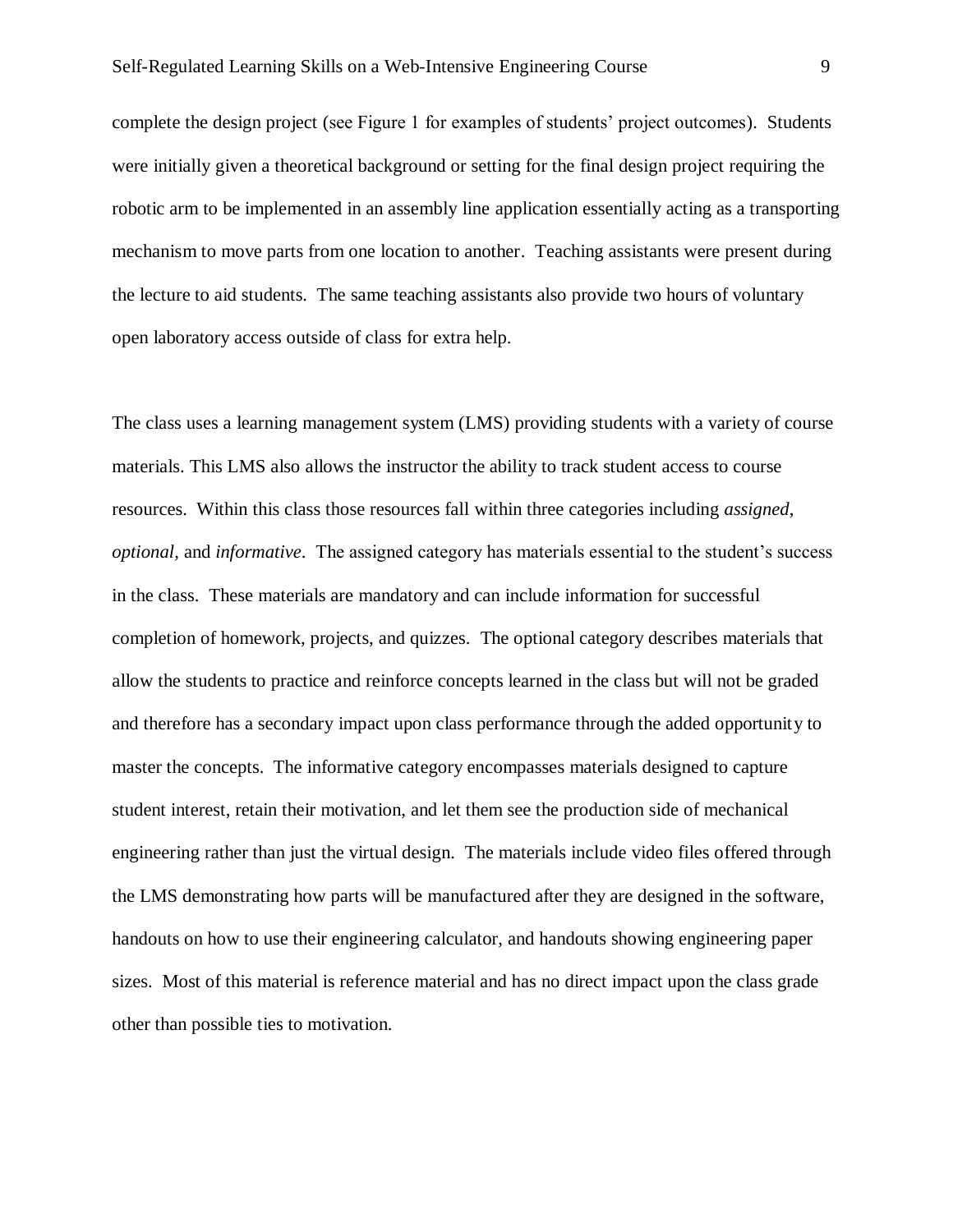

*Figure 1*. Examples of students' project outcomes

Links in the LMS are also provided to allow students to see scholarship opportunities as well as learning objectives for the course and outcomes. The LMS also provides appropriate upload locations for all homework and quizzes to be submitted to as well as access to any file that is needed for the homework and quiz to be completed. Similar folders are provided for projects and quizzes and in some cases video clips are delivered showing proper mechanism motion if needed. Video records of lectures are also provided.

## *Instrumentation*

This study involved data collected from four sources: (1) Questionnaire; (2) Data logs provided by a learning management system (LMS) used for the course; (3) Ranking questions, and (4) students' project performance. A twenty-four items of Online Self-regulated Learning Questionnaire (OSLQ), with a 5-point Likert-scale ranging from "strongly disagree" (a score of 1) to "strongly disagree" (a score of 5) originally developed by Barnard, Paton, and Lan (2008) was used to evaluate students' self-regulated learning skills in their online learning environment. The OSLQ consists of six subscale constructs, including goal setting, environment structuring, task strategies, time management, help seeking, and self-evaluation. Based upon Zimmerman's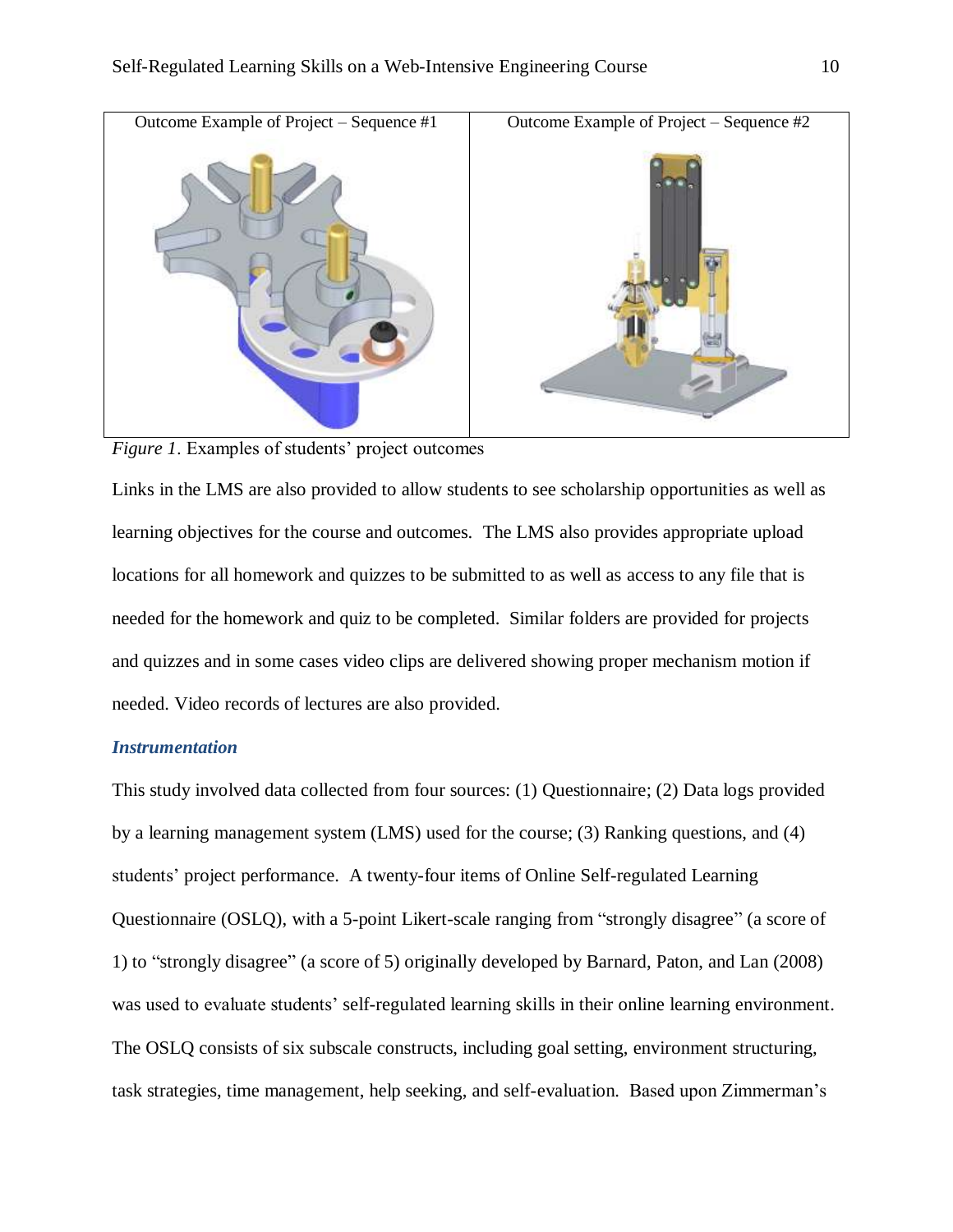SRL model (1998), the first two subscales (i.e., goal setting and environment structuring) are part of *forethought strategy*, the next three subscales (i.e., task strategies, time management, and help seeking) are part of *performance control* strategies, and the self-evaluation subscale belongs to what is termed *self-reflection*. According to Barnard, Lan, and Paton (2010), the internal reliability score of the OSLQ was sufficient ( $\alpha$  = .90). Cronbach's Alpha coefficients for its six subscales ranged from .85 to .92 (see Table 2 for examples of the survey items).

## Table 1

*Examples of OSLQ Items and Cronbach's Alpha Scores of OSLQ Subscales*

| No. | Items                                                     | Subscale        | Cronbach's Alpha |
|-----|-----------------------------------------------------------|-----------------|------------------|
| 1.  | I set standards for my assignments in online courses.     | Goal setting    | .88              |
| 2.  | I choose the location where I study to avoid too much     | Environment     | .92              |
|     | distraction.                                              | structuring     |                  |
| 3.  | I prepare my questions before joining in the chat room    | Task strategies | .85              |
|     | and discussion.                                           |                 |                  |
| 4.  | I allocate extra studying time for my online courses      | Time management | .91              |
|     | because I know it is time-demanding.                      |                 |                  |
| 5.  | If needed, I try to meet my classmates face-to-face.      | Help seeking    | .92              |
| 6.  | I ask myself a lot of questions about the course material | Self-evaluation | .89              |
|     | when studying for an online course.                       |                 |                  |

Besides data from the OSLQ, we also collected data from the data logs provided by the LMS used, ranking questions, and project performance. Data such as mean scores of the frequency of students accessing various learning materials (e.g., supplementary or on demand information for all students) and number of on-time, late, and early submitted course assignments (e.g., homework, quizzes, projects) were also collected. Ranking questions were also developed and asked to provide better information on how students used the learning management system in terms of assessing learning materials and submitting assignments. Furthermore, data of students' project performance were analyzed to create two groups of participants: higher- and lowerperforming students. A hierarchical cluster analysis using Ward's method (Ward, 1963) was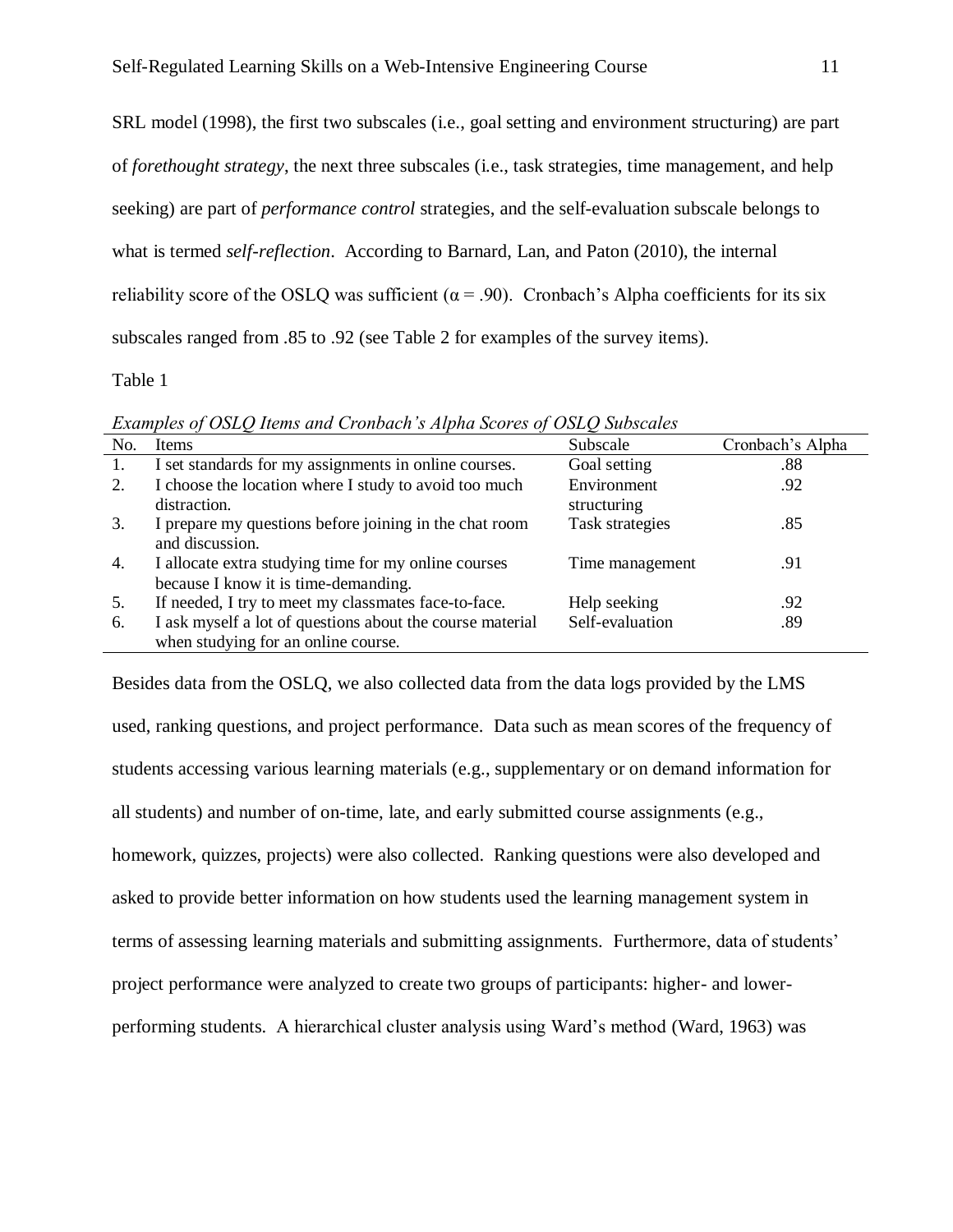used in the cluster analysis to find relatively homogeneous clusters based on measured parameters (i.e., project performance).

## *Data Collection and Analysis*

In the current study, data were collected from questionnaire, data logs provided by the LMS used, ranking questions, and project performance. Data such as mean scores of the frequency of students accessing various learning materials (e.g., supplementary or on demand information for all students) and number of on-time, late, and early submitted course assignments (e.g., homework, quizzes, projects) were also collected. Ranking questions were also developed and asked to provide better information on how students used the learning management system in terms of assessing learning materials and submitting assignments. Furthermore, data of students' project performance were analyzed to create two groups of participants: higher- and lowerperforming students. A hierarchical cluster analysis using Ward's method (1963) was used in the cluster analysis to find relatively homogeneous clusters based on measured parameters (i.e., project performance).

As a first step in analyzing 80 data sets from the OSLQ, the survey data were evaluated for irregularities. Specifically we looked for anyone who responded to each survey item with the same answers (e.g., marked "5" for all items or blocks of items). One suspiciously completed survey was identified and one student did not complete the survey. As a result of the finding, we excluded their data sets from our data pool, and ended up with 57 data sets to be analyzed. To analyze data from OSLQ, mean scores were calculated for each SRL features (i.e., goal setting, environment structuring, task strategies, time management, help seeking, and self-evaluation). Then, mean scores for individual items of OSLQ were also calculated. A non-parametric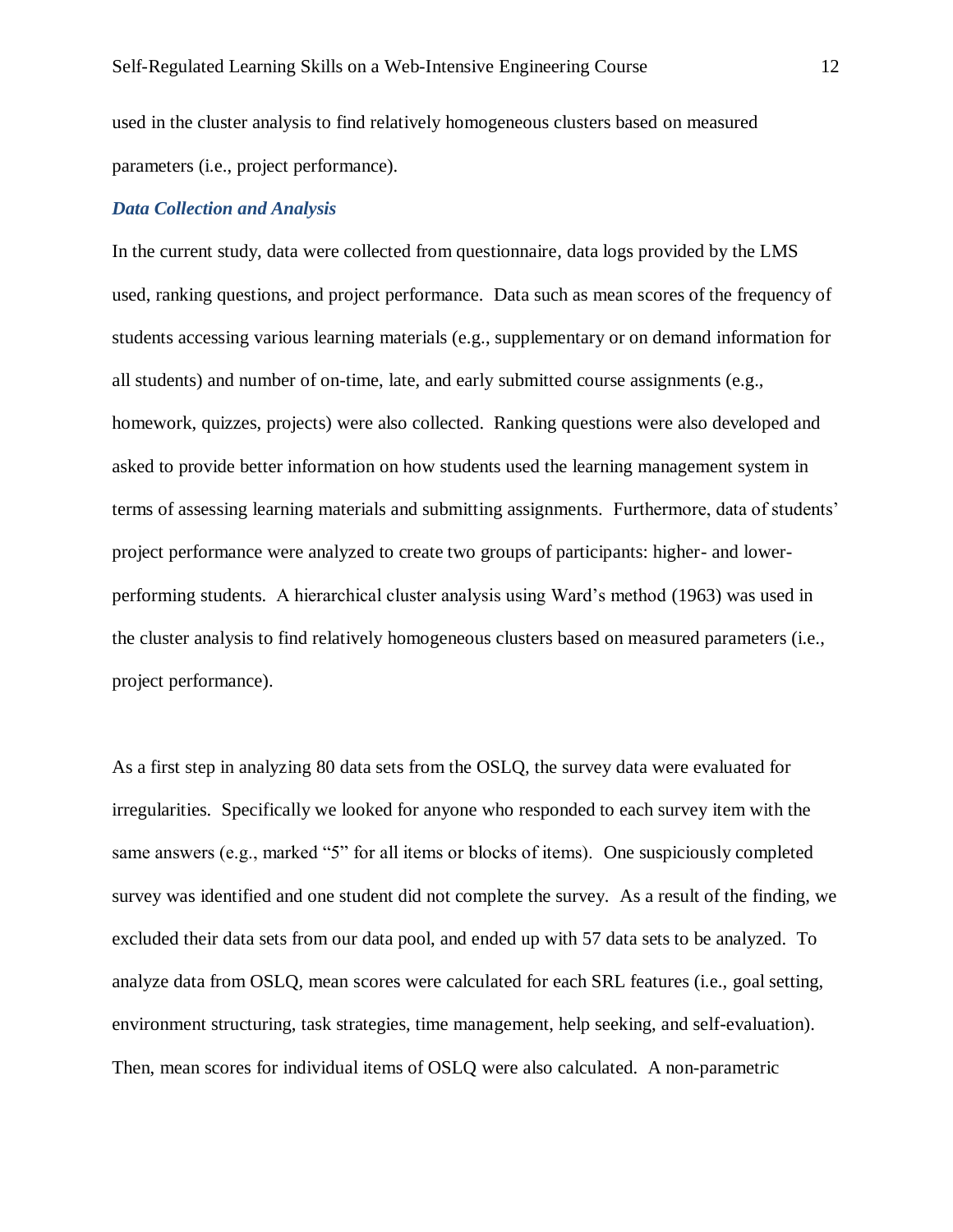statistical test (i.e., Mann-Whitney test) was used to measure significant differences in OSLQ subscale and item levels between higher and lower performers.

Similarly with data collected from LMS data logs, means scores of the frequency of students accessing learning materials were calculated. Data logs refer to the number of accesses made on quizzes/homework and other course materials. In addition, each late-, on-time, and earlysubmitted assignment was given a 1, 2, or 3 point, respectively. For example, if a student submitted one late-, one on-time, and one early- submitted homework, he or she would receive a 6 point (i.e.,  $1 + 2 + 3$ ) for his or her promptness in submitting homework. A zero was given for any unsubmitted assignments. Descriptive statistics and Chi square tests were conducted to evaluate the amount of efforts made to access all learning materials and promptness in submitting online assignments between higher- and lower-performing students.

From ranking questions, students voiced their thoughts about why they sometimes accessed on a particular online material item more than once (i.e., for an illustration, see Table 2). Table 2 shows the total number of students who rank each individual statement on a scale from 1 to 5 with 1 equating to what students felt as the first relevant reason and 5 equating to what students perceived as the least relevant reason. The final rank column was developed by weighting the responses for each rank and dividing by the total ranks available. To illustrate this step in more detail, the number of highest ranked (i.e., Rank 1) responses was multiplied by 5, the number of next highest ranked responses was multiplied by 4, and this method continued on until the number of lowest ranked (i.e., Rank 5) responses was multiplied by 1. Summing the products of all the rankings within a feature yields the large numerator in the quotient seen in the weighted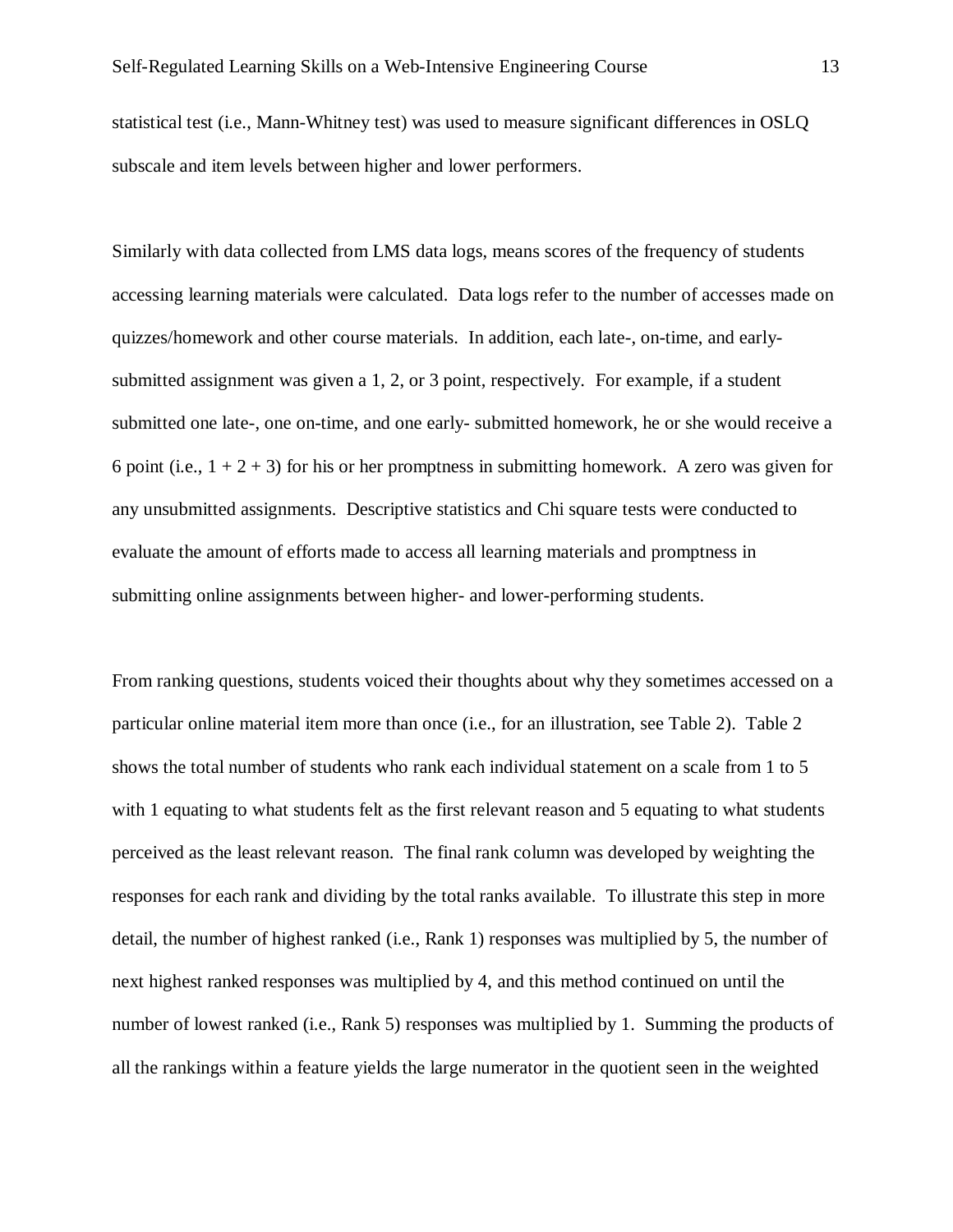products column. This summed product was then divided by the total available ranks forming a weighted value. The weighted values for each distinct feature were then comparable and facilitated a final ranking (1 through 5) for each of the features or survey items the students responded to.

Table 2

*An Illustration of Ranking Questions Weighting System*

| <b>Statement</b>                 |                                    | Rank |   |                           |               |
|----------------------------------|------------------------------------|------|---|---------------------------|---------------|
| Sometimes I access on particular |                                    |      |   | Sum of multiplications    | Final         |
| online material item more than   |                                    | - 5  | 4 | divided by 5              | Rank          |
| once because                     |                                    |      |   |                           |               |
| Statement                        | $``a"$ $``b"$ $``c"$ $``d"$ $``e"$ |      |   | $\mathbf{G}_{\mathbf{X}}$ | $\lceil$ 'v'l |
|                                  |                                    |      |   |                           |               |

#### **Findings**

To address the research question, *how did the use of students SRL skills and engagement in online activities compare between higher- and lower-performing students participating in a Web-intensive engineering course?*, we first focused on the creation of two groups. The results revealed that the mean score of project performance for higher-performing students ( $n = 29$ ) was 94.84 (min.  $= 91.75$ ; max.  $= 99.21$ ) and the mean score for lower-performing students ( $n = 28$ ) was 86.43 (min.  $= 76.40$ ; max.  $= 90.93$ ). A Mann-Whitney test found that mean scores between both groups was significantly different  $(Z = -6.48; p < 0.001)$ . The authors presented the findings between both groups in two parts: self-regulated learning skills and online activities. *Higher and Lower Performers' Self-Regulated Learning Skills*

Descriptive statistics of the OSLQ subscales showed that higher performers reported higher scores on goal setting and environment structuring compared to lower performers. On the other hand, lower performers had higher mean scores on the rest of the subscales (i.e., task strategies, time management, help seeking, and self-evaluation). A series of Mann-Whitney tests on the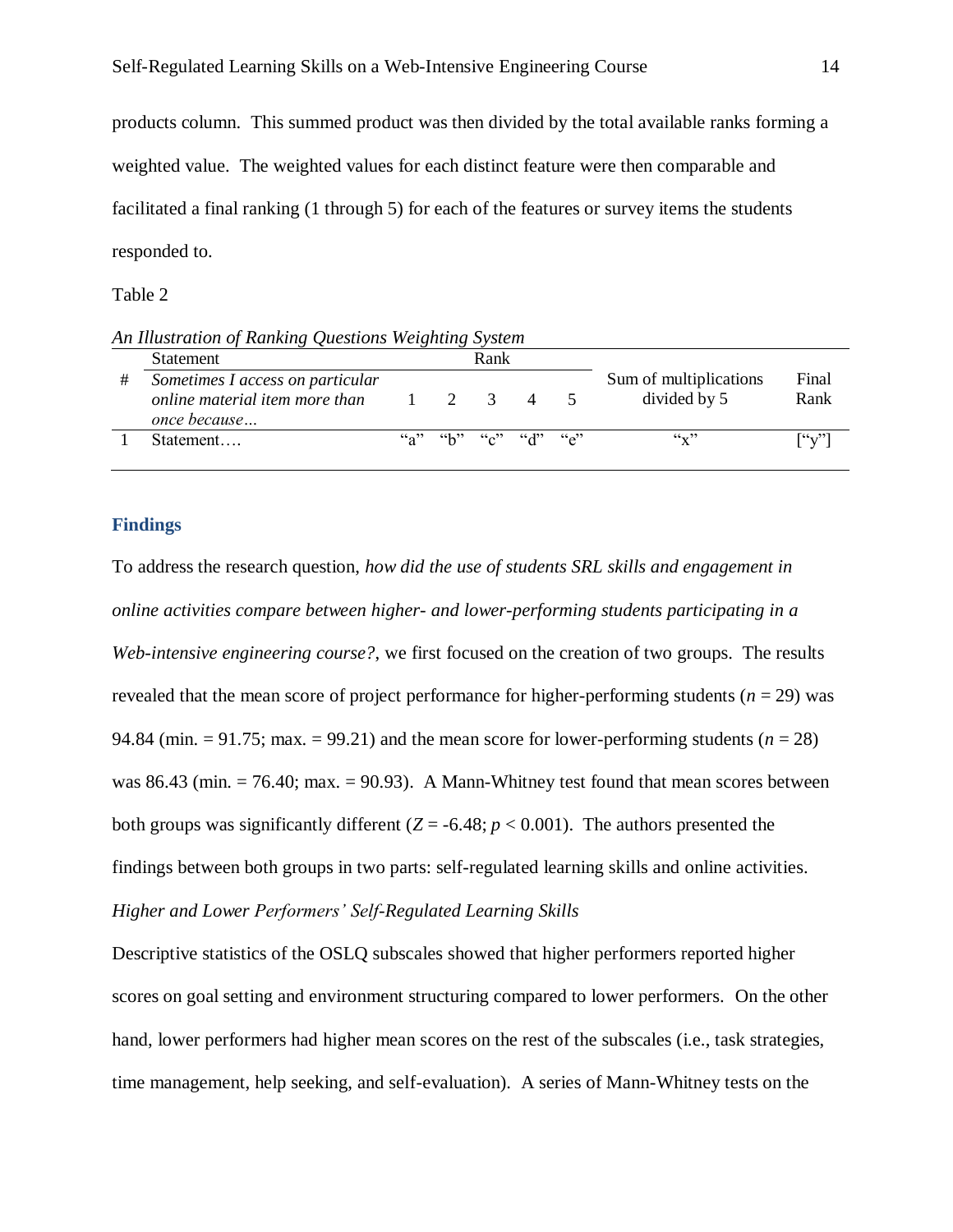subscale levels reported that higher performers outperformed lower performers in goal setting (*Z*  $=$  -2.375,  $p = .009$ ). Lower-performer students outperformed higher-performing students in task strategies  $(Z = -2.114, p = .017)$ . More specifically, the statistical tests from OSLO analysis revealed that the higher-performing students outperformed the lower-performing students on three goal setting items: "I set standards for my assignments in online courses" ( $Z = -2.170$ ,  $p =$ .015), "I set short-term (daily or weekly) goals as well as long-term goals (monthly or for the semester)"  $(Z = -1.751, p = .040)$ , and "I keep a high standard for my learning in my online courses"  $(Z = -2.536, p = .006)$ . On the other hand, lower-performing students reported significantly higher scores on three items including task strategies ("I read aloud instructional materials posted online to fight against distractions";  $Z = -2.112$ ,  $p = .018$ ), time management ("I try to schedule the same time every day or every week to study for my online courses, and I observe the schedule";  $Z = -1.988$ ,  $p = .024$ ), and self-evaluation items ("I communicate with my classmates to find out how I am doing in my online classes";  $Z = -1.767$ ,  $p = .038$ ). Table 3 shows the mean scores and standard deviations of online SRL skills between both groups for each item.

Table 3

*Mean Scores and Standard Deviations of Online SRL Skills (N = 57) between Higher and Lower* 

| Performers |  |  |
|------------|--|--|
|            |  |  |

| No. | <b>Questionnaire Item</b>                                           | Higher     | Lower      |
|-----|---------------------------------------------------------------------|------------|------------|
|     |                                                                     | Performer  | Performer  |
|     |                                                                     | $(N = 29)$ | $(N = 28)$ |
|     |                                                                     | M(SD)      | M(SD)      |
|     | Goal Setting**                                                      | 4.06(0.61) | 3.62(0.65) |
|     | I set standards for my assignments in online courses.*              | 4.21(0.86) | 3.68(0.86) |
| 2.  | I set short-term (daily or weekly) goals as well as long-term goals | 3.90(1.08) | 3.43(0.96) |
|     | (monthly or for the semester).*                                     |            |            |
| 3.  | I keep a high standard for my learning in my online courses.*       | 4.21(0.62) | 3.64(0.91) |
| 4.  | I set goals to help me manage studying time for my online courses.  | 3.59(0.91) | 3.29(1.01) |
| .5. | I don't compromise the quality of my work because it is online.     | 4.38(0.98) | 4.07(1.05) |
|     | <b>Environment Structuring</b>                                      | 3.85(0.72) | 3.72(0.81) |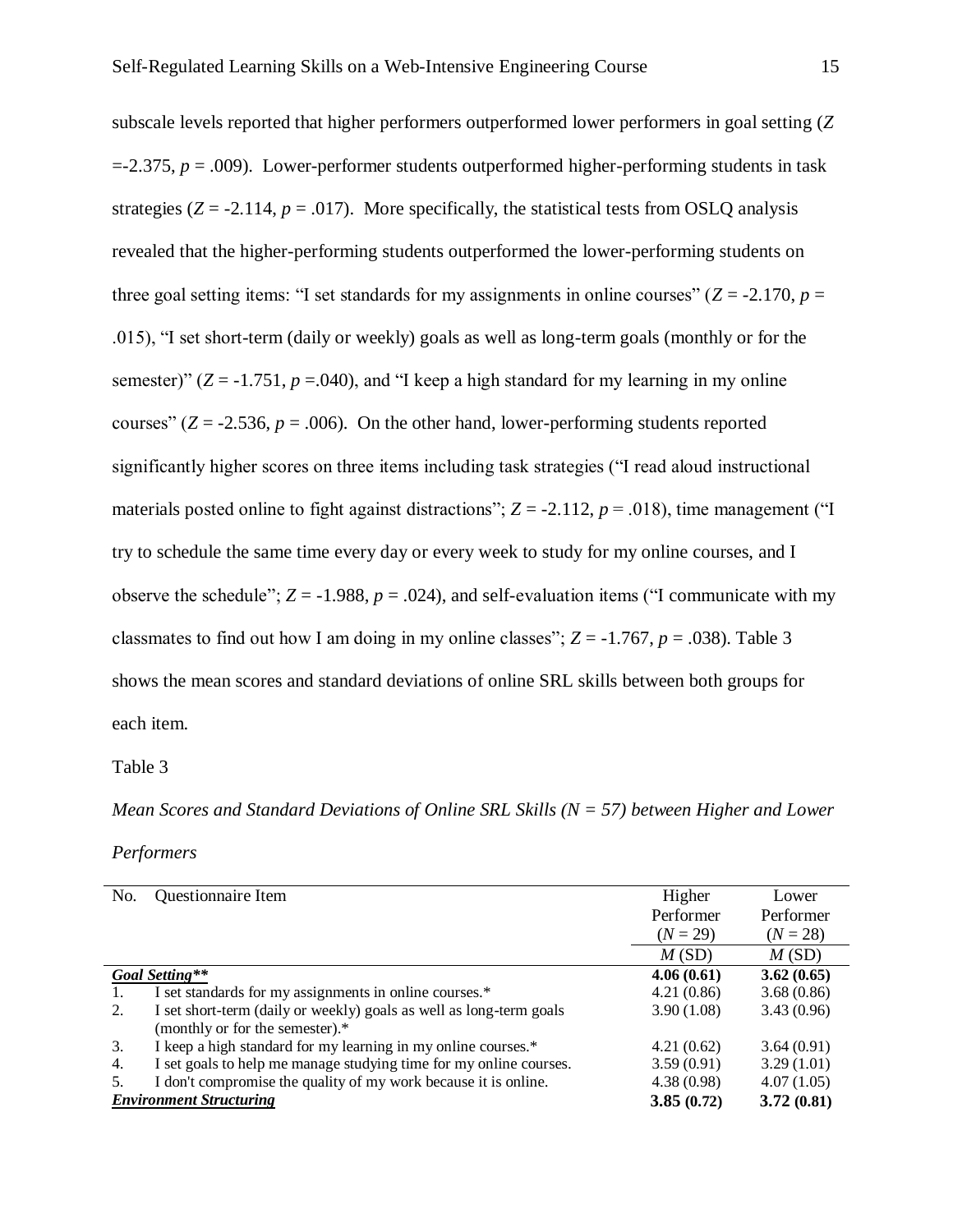| No. | Questionnaire Item                                                                                                                                | Higher     | Lower      |
|-----|---------------------------------------------------------------------------------------------------------------------------------------------------|------------|------------|
|     |                                                                                                                                                   | Performer  | Performer  |
|     |                                                                                                                                                   | $(N = 29)$ | $(N = 28)$ |
|     |                                                                                                                                                   | M(SD)      | M(SD)      |
| 6.  | I choose the location where I study to avoid too much distraction.                                                                                | 3.69(1.17) | 3.61(1.32) |
| 7.  | I find a comfortable place to study.                                                                                                              | 4.03(0.78) | 3.89(0.92) |
| 8.  | I know where I can study most efficiently for online courses.                                                                                     | 3.93(1.10) | 3.68(0.91) |
| 9.  | I choose a time with few distractions for studying for my online courses.                                                                         | 3.76(0.79) | 3.71(1.05) |
|     | <b>Task Strategies*</b>                                                                                                                           | 2.07(0.66) | 2.51(0.74) |
| 10. | I try to take more thorough notes for my online courses because notes are<br>even more important for learning online than in a regular classroom. | 2.17(1.07) | 2.50(0.88) |
| 11. | I read aloud instructional materials posted online to fight against<br>distractions.*                                                             | 1.48(0.69) | 2.07(1.12) |
| 12. | I prepare my questions before joining in the chat room and discussion.                                                                            | 2.28(1.22) | 2.64(1.22) |
| 13. | I work extra problems in my online courses in addition to the assigned<br>ones to master the course content.                                      | 2.34(1.17) | 2.82(1.12) |
|     | <b>Time Management</b>                                                                                                                            | 2.80(0.92) | 3.11(0.75) |
| 14. | I allocate extra studying time for my online courses because I know it is<br>time-demanding.                                                      | 2.90(1.05) | 2.64(1.06) |
| 15. | I try to schedule the same time every day or every week to study for my<br>online courses, and I observe the schedule.*                           | 2.62(1.24) | 3.29(1.12) |
| 16. | Although we don't have to attend daily classes, I still try to distribute my<br>studying time evenly across days.                                 | 2.90(1.15) | 3.39(0.92) |
|     | <b>Help Seeking</b>                                                                                                                               | 3.16(0.72) | 3.35(0.67) |
| 17. | I find someone who is knowledgeable in course content so that I can<br>consult with him or her when I need help.                                  | 3.34(1.11) | 3.79(1.07) |
| 18. | I share my problems with my classmates online so we know what we are<br>struggling with and how to solve our problems.                            | 2.66(1.26) | 3.07(1.18) |
| 19. | If needed, I try to meet my classmates face-to-face.                                                                                              | 3.79(0.91) | 3.57(1.10) |
| 20. | I am persistent in getting help from the instructor through e-mail.                                                                               | 2.86(1.16) | 2.96(1.07) |
|     | <b>Self-Evaluation</b>                                                                                                                            | 2.66(0.99) | 3.01(0.88) |
| 21. | I summarize my learning in online courses to examine my understanding<br>of what I have learned.                                                  | 2.62(1.12) | 2.79(1.17) |
| 22. | I ask myself a lot of questions about the course material when studying for<br>an online course.                                                  | 2.69(1.04) | 2.86(1.04) |
| 23. | I communicate with my classmates to find out how I am doing in my<br>online classes.*                                                             | 2.79(1.26) | 3.36(1.13) |
| 24. | I communicate with my classmates to find out what I am learning that is<br>different from what they are learning.                                 | 2.55(1.33) | 3.04(0.99) |

Note. \*) significant at .05 level (1-tailed) and \*\*) significant at .01 level (1-tailed)

# *Higher and Lower Performers' Online Activities*

In this study, students' online activities in a Web-intensive course were represented by the number of access times of online documents and promptness of assignment submission. Chisquare tests were conducted to investigate whether significant differences on online activities between higher- and lower-performing students existed. The findings showed that higherperforming students accessed all course materials significantly more frequently than lower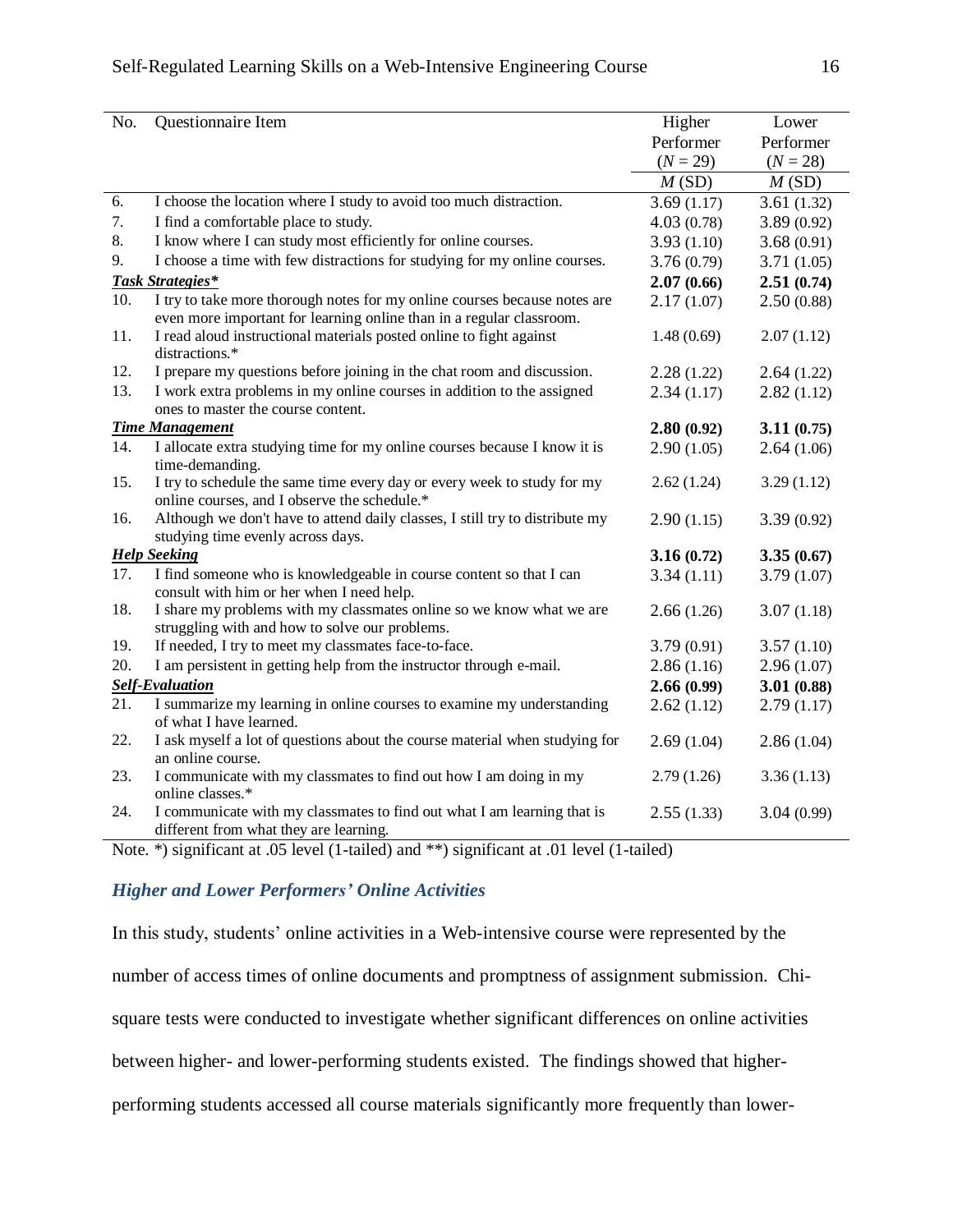performing students ( $\gamma^2 = 3.347$ ,  $df = 1$ ,  $p = .030$ ; see Table 4). The information provides additional insights into students' task strategies while learning in a web-intensive course. Although results from OSLQ analysis showed that lower performers reported a higher score on task strategies, the actual behavior showed that higher performers did better on accessing course materials than their lower-performer peers. This information may reflect the higher performers' recorded self reporting on the OSLQ that they set a high standard for their learning in their learning courses.

#### Table 4

## *Access Times of Online Documents*

| Type of online materials/resources     | Higher         | Lower          |
|----------------------------------------|----------------|----------------|
|                                        | Performers     | Performers     |
|                                        | $(N = 29)$     | $(N = 28)$     |
|                                        | M(SD)          | M(SD)          |
| Informative course materials/resources | 51.07 (21.73)  | 39.96 (17.80)  |
| Assignments materials                  | 161.34 (36.91) | 136.89 (31.95) |
| Optional resources                     | 46.17(16.62)   | 42.25 (14.46)  |
| All course materials/resources*        | 258.59 (59.93) | 219.11 (48.27) |

*Note*. *Informative course materials/resources:* learning objectives and outcomes, scholarship opportunities; *Assignment materials*: quizzes, projects, homework, journal; *Optional resources*: archived video lectures, links to external sources; \*) Chi-square: 3.347,  $df = 1$ ,  $p = .03$ 

Furthermore, the score that indicates the promptness of assignment submission was calculated based on the following categories of submissions: late-, on-time, and early-submitted assignment. Each late-, on-time, and early-submitted assignment was given a 1, 2, or 3 point, respectively. In other words, frequency of submissions for each category was multiplied by 1, 2, or 3 points. For any unsubmitted assignment a score of zero was given. This interprets that the group of students who had higher score was better than another group in terms of promptness of assignment submission. The results found that there was a significant difference between both groups (see Table 5). Again, the findings reported that higher-performing students outperformed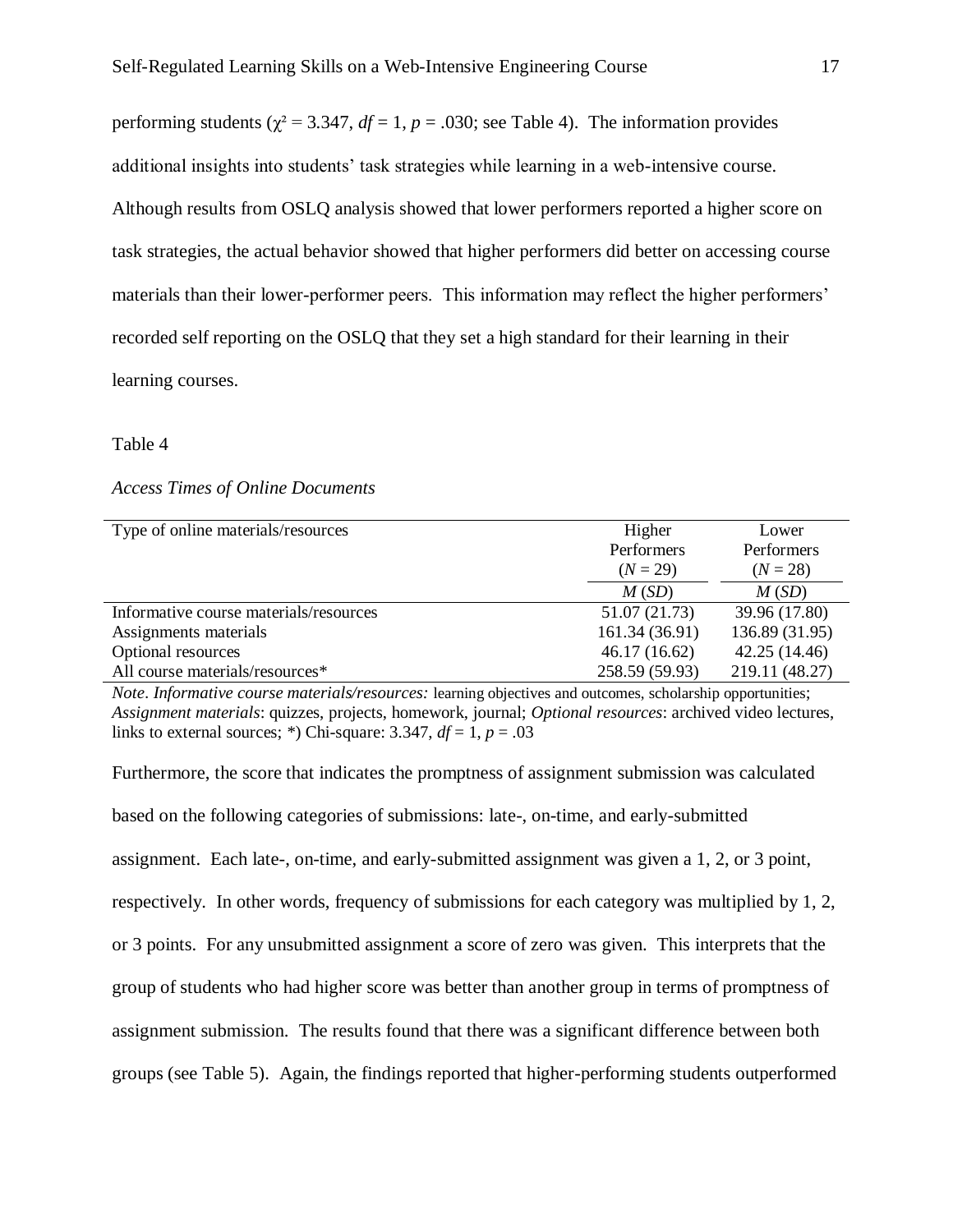the lower-performing students on their actual behavior while working on their assignments. This information may reflect higher performers' recorded self reporting the OSLQ that they set high standards for their assignments in online courses.

Table 5

*Promptness of Assignment Submission*

| Assignment submission                      | Higher     | Lower      |
|--------------------------------------------|------------|------------|
|                                            | Performers | Performers |
|                                            | $(n=29)$   | $(n=28)$   |
| Total score of assignment submission*      | 2070       | 1913       |
| *) Chi-square: 6.189, $df = 1$ , $p = .01$ |            |            |

*Higher Performers: Assessing Online Documents and Promptness of Assignment Submission.* 

Based upon collected data it is observable that higher-performing students marked the first relevant reason of assessing particular online material items more than once because the students "find that the online materials are quite better than other instructional sources (e.g., more organized)." They felt that it was also because they "practice a procedure and need to refer to it multiple times to master it." It is also interesting to note that they ranked the two least relevant reasons as "searching key facts about a particular concept" and "memorizing key information" (see Table 6). These findings indicated that they focused more on conceptual knowledge than factual knowledge.

#### Table 6

*Ranking of "Accessing Online Learning Materials" of Higher Performers (N = 29)*

|   | <b>Statement</b>                                                                                                 | Rank |   |                                        |                |  |                                        |               |
|---|------------------------------------------------------------------------------------------------------------------|------|---|----------------------------------------|----------------|--|----------------------------------------|---------------|
| # | Sometimes I access on particular<br>online material item more than<br>once because                               |      |   | $\mathcal{R}$                          | $\overline{4}$ |  | Sum of multiplications<br>divided by 5 | Final<br>Rank |
|   | I find that the online materials are<br>quite better (e.g., more organized)<br>than other instructional sources. | 9    | 8 | $\begin{array}{ccc} 3 & 3 \end{array}$ |                |  | 19.6                                   |               |
|   | I need to search key facts about a                                                                               |      |   |                                        |                |  | 164                                    |               |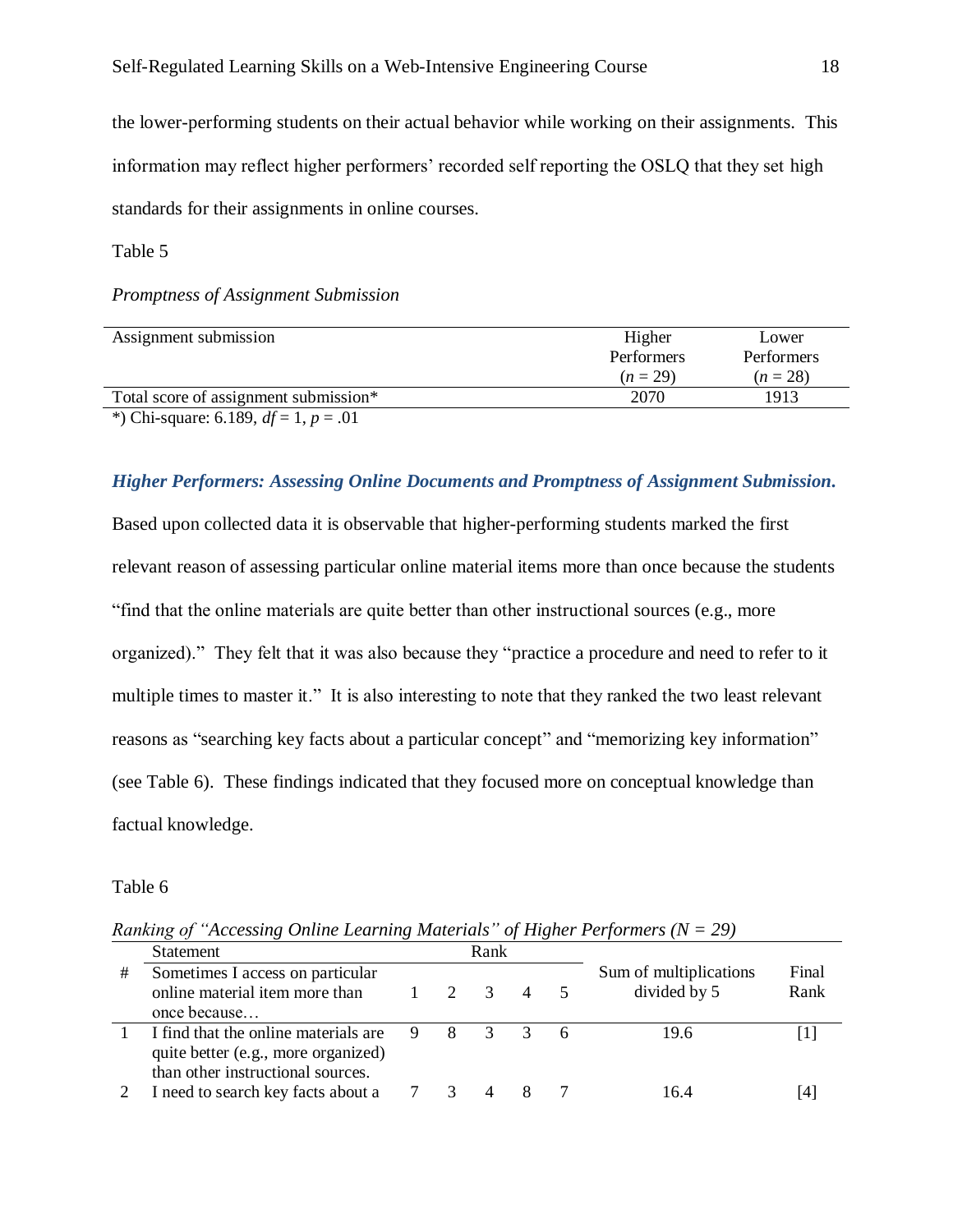| particular concept.<br>I need to summarize important |   | 3 5 12 5 4 |  | 17.0 | [3] |
|------------------------------------------------------|---|------------|--|------|-----|
| information.                                         |   |            |  |      |     |
| I want to memorize key                               | 8 | 5 7 6      |  | 16.4 | [4] |
| information.                                         |   |            |  |      |     |
| I practice a procedure and need to 7 5 5 6 6         |   |            |  | 17.6 |     |
| refer to it multiple times to master                 |   |            |  |      |     |
| 1t.                                                  |   |            |  |      |     |

The findings also revealed that higher-performing students marked the first relevant reason for redoing and resubmitting an online quiz was because "there are some missing portions to the solutions." They felt that it was also because they found "error(s) in submitted work and therefore needed to make correction(s)" and they want to "make sure they will get a maximum score." It is also interesting to note that they ranked the two least relevant reasons as "having" technical trouble with the system" and "finding a better solution than the one previously submitted" (see Table 7). These findings informed us that higher performers tend to make sure they answered all questions and found no error on their solutions when resubmitting the quiz. Table 7

|                | <b>Statement</b>                                                                        |   |                             | Rank |                |    | Sum of multiplications | Final                                                                                                                                                                                          |
|----------------|-----------------------------------------------------------------------------------------|---|-----------------------------|------|----------------|----|------------------------|------------------------------------------------------------------------------------------------------------------------------------------------------------------------------------------------|
| #              | Sometimes I redo and resubmit an<br>online quiz/homework because                        |   | $\mathcal{D}_{\mathcal{L}}$ | 3    | $\overline{4}$ | 5  | divided by 5           | Rank                                                                                                                                                                                           |
|                | I find error(s) in my submitted<br>work and therefore need to make<br>$correction(s)$ . | 6 | 6                           | 6    |                | 10 | 16.8                   | $[2]$                                                                                                                                                                                          |
|                | I realize there are some missing<br>portions to my solution.                            |   | 7                           | 5    | 9              |    | 19.4                   | $[1] % \includegraphics[width=0.9\columnwidth]{figures/fig_1a} \caption{The figure shows the number of times on the right, and the number of times on the right, respectively.} \label{fig:1}$ |
| 3              | I have technical trouble with the<br>system.                                            | 6 | 6                           | 6    | 5              | 6  | 16.6                   | [3]                                                                                                                                                                                            |
| $\overline{4}$ | I want to make sure I will get a<br>maximum score.                                      | 6 | 3                           | 8    | 6              | 6  | 16.8                   | [2]                                                                                                                                                                                            |
|                | I find a better solution than the<br>one previously submitted.                          |   |                             | 4    | 9              | 5  | 16.6                   | [3]                                                                                                                                                                                            |

*Ranking of "Redo and Resubmit an Online Quiz/Homework" of Higher Performers (N = 29)*

*Lower Performers: Assessing Online Documents and Promptness of Assignment Submission.* 

Based upon collected data it is observable that lower-performer students marked the first relevant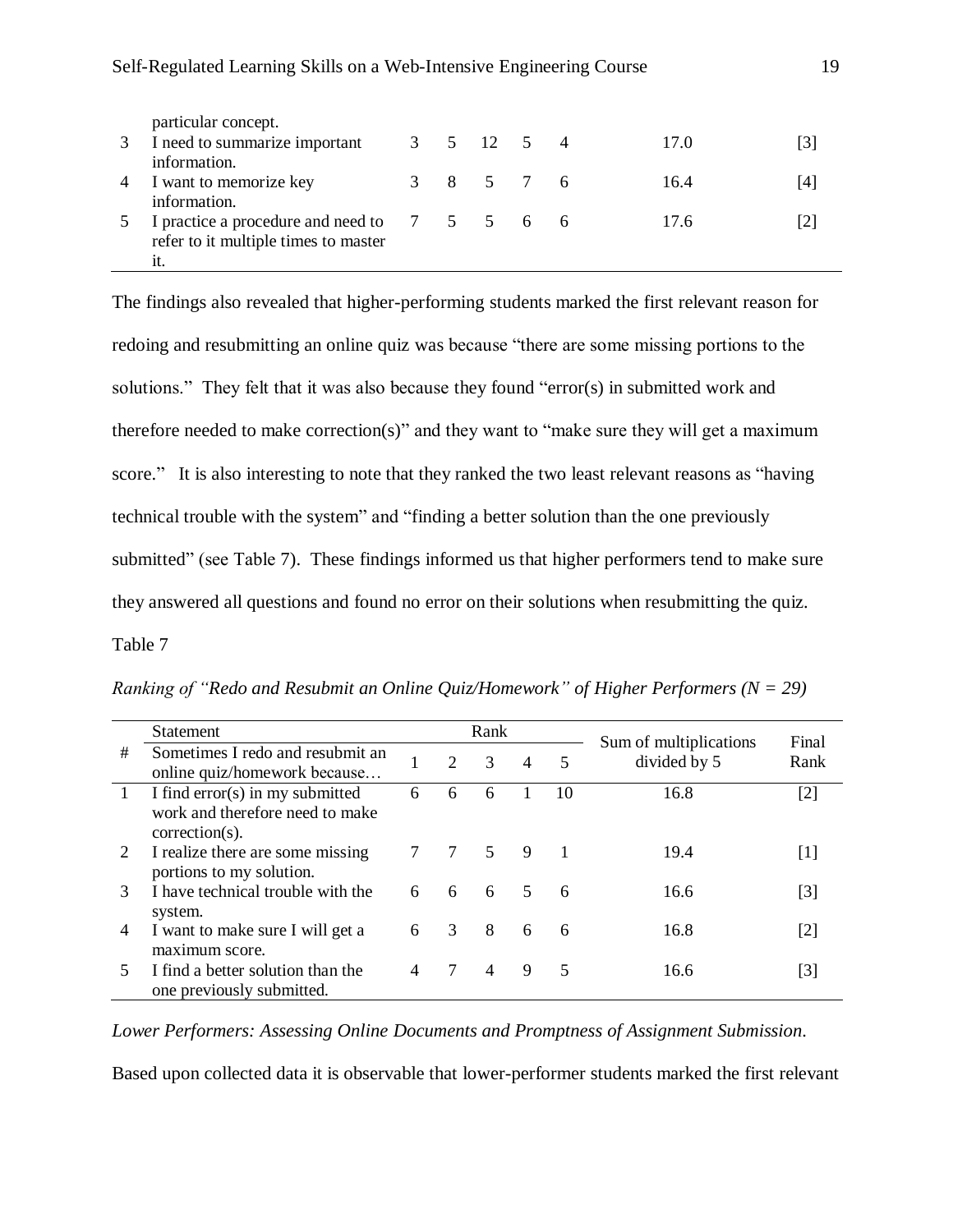reason of assessing particular online material items more than once because the students "need to summarize important information." They felt that it was also because they "want to memorize key information." It is also interesting to note that they ranked the least and second least relevant reason as "practicing a procedure and need to refer to it multiple times to master it" and "searching key facts about a particular concept," respectively (see Table 8). In contrast to higher performers, lower performing students focused more on factual knowledge by summarizing important information and memorizing key information rather than discovering and refining conceptual knowledge.

Table 8

| Ranking of "Accessing Online Learning Materials" of Lower Performers ( $N = 28$ ) |  |  |  |
|-----------------------------------------------------------------------------------|--|--|--|
|-----------------------------------------------------------------------------------|--|--|--|

|                | Statement                                                                                                        |    |                | Rank           |                |               |                                        |               |
|----------------|------------------------------------------------------------------------------------------------------------------|----|----------------|----------------|----------------|---------------|----------------------------------------|---------------|
| #              | Sometimes I access on particular<br>online material item more than<br>once because                               |    | 2              | 3              | $\overline{4}$ | 5             | Sum of multiplications<br>divided by 5 | Final<br>Rank |
|                | I find that the online materials are<br>quite better (e.g., more organized)<br>than other instructional sources. | 7  | 4              | 6              | 5              | 6             | 16.6                                   | [3]           |
| 2              | I need to search key facts about a<br>particular concept.                                                        |    | $\overline{5}$ | 6              | $\overline{4}$ | 8             | 15.8                                   | [4]           |
| 3              | I need to summarize important<br>information.                                                                    |    | 13             | $\overline{4}$ | $\sim$         | $\mathcal{L}$ | 19.2                                   | [1]           |
| $\overline{4}$ | I want to memorize key<br>information.                                                                           |    | 6              | 6              | 3              | 6             | 17.8                                   | [2]           |
| 5              | I practice a procedure and need to<br>refer to it multiple times to master<br>it.                                | 5. | $\theta$       | 6              | 11             | 6             | 14.2                                   | [5]           |

The findings revealed that lower-performer students marked the first relevant reason of redoing and resubmitting an online quiz because they "have technical trouble with the system." They felt that it was also because "there are some missing portions to my solution." It is also interesting to note that they ranked the least and second least relevant reason as "making sure they will get a maximum score" and "finding error(s) in their submitted work and therefore need to make correction(s)," respectively (see Table 9). These findings suggest that lower performers tend to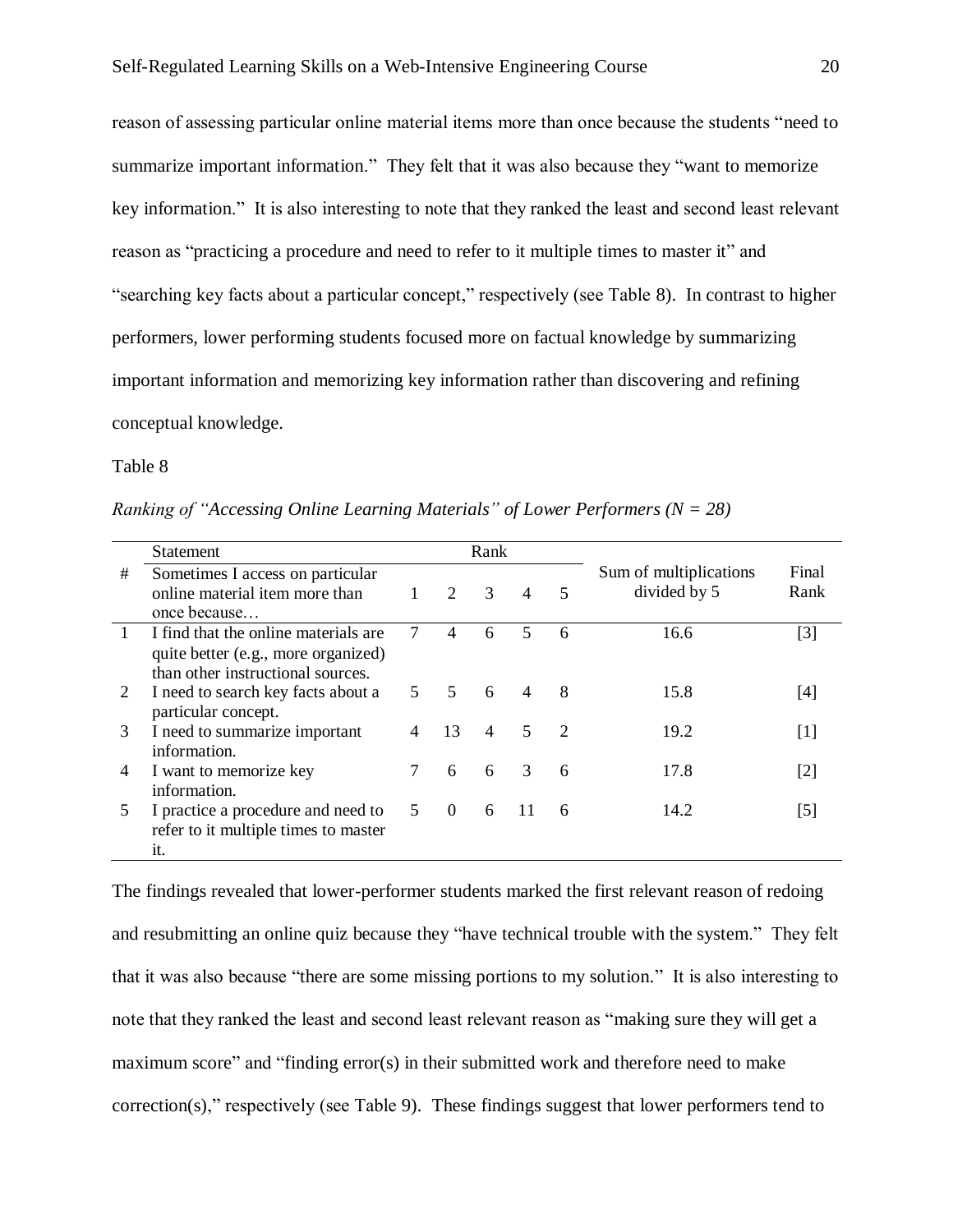be more concerned on the problem with the online system than the errors on their solutions when resubmitting the quiz. It is also interesting to note that they did not perceive the quality of their answers as a priority, instead they focused more on whether their solutions were complete or not. Table 9

Statement Rank Sum of multiplications divided by 5 Final  $\frac{4}{\pi}$  Sometimes I redo and resubmit an  $\frac{1}{\pi}$  2 3 4 5 sum of multiplications Final online quiz/homework because... 1 I find error(s) in my submitted work and therefore need to make correction(s). 8 4 3 4 9 16.4 [4] 2 I realize there are some missing portions to my solution. 4 9 4 8 3 17.4 [2] 3 I have technical trouble with the system. 9 6 5 1 7 18.6 [1] 4 I want to make sure I will get a maximum score. 1 7 6 8 6 14.6 [5] 5 I find a better solution than the one previously submitted. 6 2 10 7 3 17.0 [3]

*Ranking of "Redo and Resubmit an Online Quiz/Homework" of Lower Performers (N = 28)*

## **DISCUSSION AND CONCLUSIONS**

Distance education emerged in response to the need of providing access to those who would otherwise not be able to participate in face-to-face courses. It encompasses those programs that allow the learner and instructor to be physically apart during the learning process and maintain communication in a variety of ways (Keegan, 1986). The rapid growth of online distance education worldwide has prompted the need to revise delivery structures and re-think pedagogical practices that were once appropriate.

Previous research suggested that self-regulated learning skills were essential for students who are taking online course (McMahon & Oliver, 2001; Young, 1996). The frame of this study was designed to provide information on how higher-performing students use their self-regulated learning skills and engage in online activities within a Web-intensive engineering course. The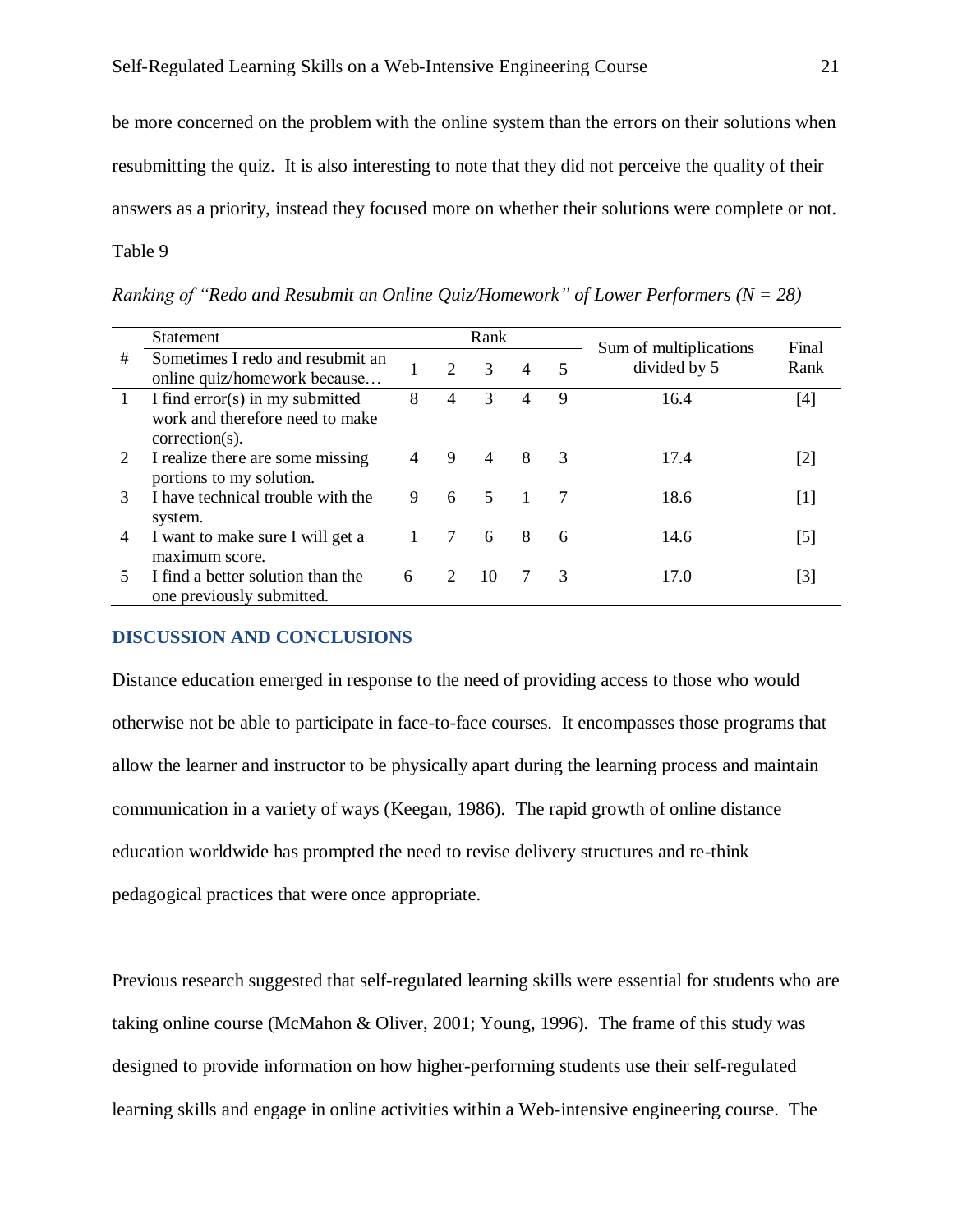findings of the current study also suggests how online educators should provide instructional design or treatment that help low performers to exercise their SRL skills and activities.

# *Self-Regulated Learning Skills between Higher and Lower Performers*

Findings revealed that the higher-performing students outperformed the lower-performing students on three goal setting items regarding setting standards for the assignments, setting shortand long-term goals, and keeping high standard for learning in online courses. On the other hand, lower-performing students reported significantly higher scores on three items including read aloud materials to avoid distraction (task strategies), schedule the same time to study (time management), and communicate with classmates to find out how the student was doing in online classes (self-evaluation). The findings confirmed previous studies related to the essential role of goal setting in learning activities (Butler, 1997; Lawanto, Santoso, & Yang, 2012; Schunk, 1990, 2001; Yeo, Loft, Xiao, & Kiewitz, 2009) but place the results within a new environment of webintensive learning. Schunk (1990) emphasized that goal setting is related to strategies to accomplish the tasks, as he stated, "Specific goals boost performance by creating greater specification of the amount of effort required for success and the self-satisfaction anticipated" (p. 74).

It is also interesting to note that on average lower performers had relatively better scores on four OSLQ subscales including task strategies, time management, help-seeking, and self-evaluation. These findings may suggest that lower performers were overrated or misjudged their selfregulated learning skills. The readers are cautioned and should interpret the findings carefully as a question is brought forth concerning lower performers' frequency of access to all online learning materials. The access was significantly lower than that seen for the higher performers.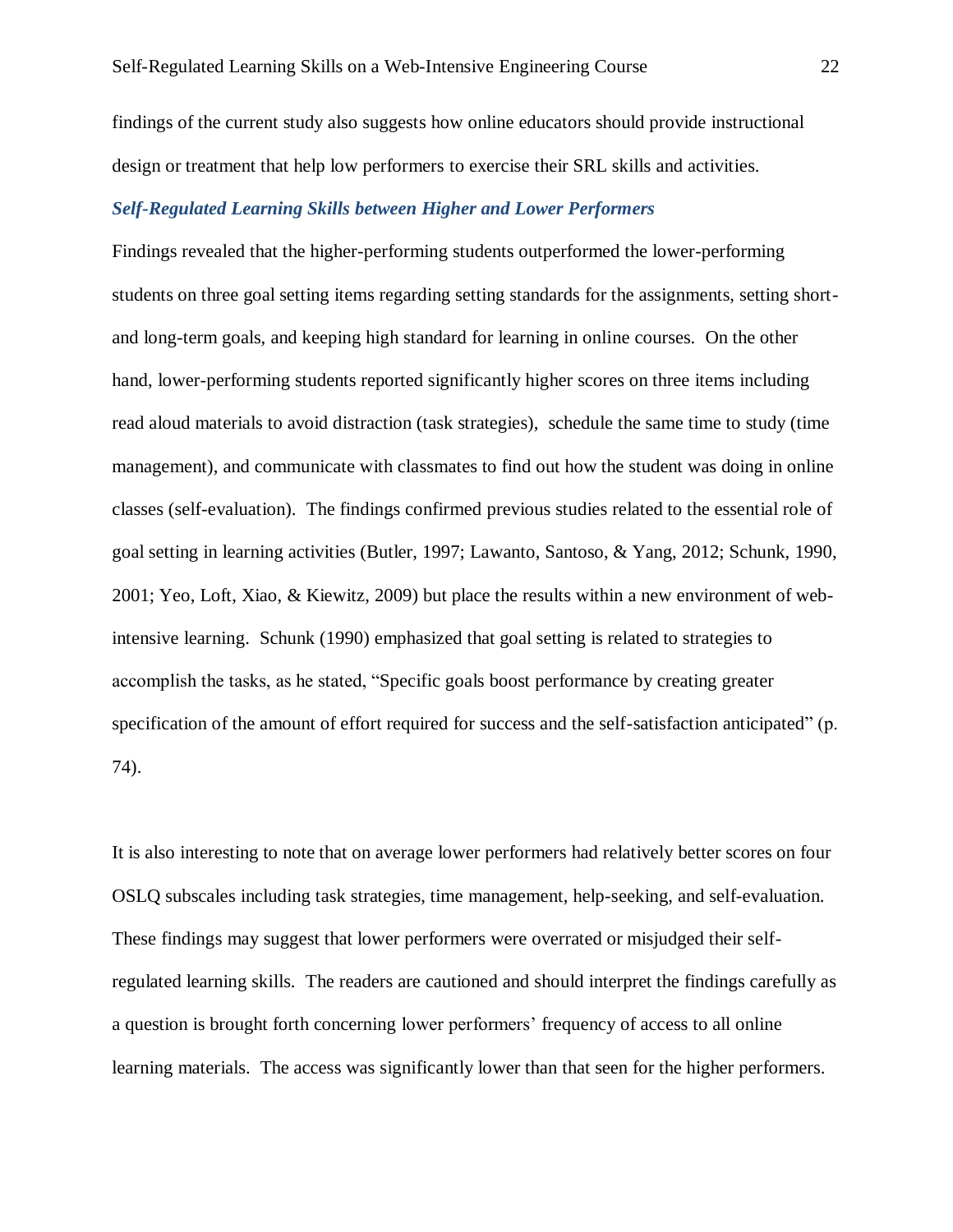Specifically, the authors assumed that students who rated themselves high on task strategies should have the findings reflect their engagement in online activities. Moreover, the lower performer rated high on time management, but findings on promptness of assignment submission showed that they had relatively lower mean scores compared to their higher performer peers. Hadwin & Webster (2012) suggested that there are correlations between overconfidence in judgment and learning performance (i.e., GPA) which may certainly be in play in the current study. Our findings revealed inconsistencies between lower performers' perception reflected on questionnaire scores and their actual behaviors related to task strategies and time management. *Online Activities between Higher and Lower Performers* 

Online activities in this study were represented by accessing online learning materials and submitting assignment through a learning management system used in the class. The findings showed that higher-performing students access all course materials significantly more frequently than lower-performing students. Furthermore, when evaluating the promptness of assignment submission, the results found that there was a significant difference between both groups. The higher-performing students show that they were significantly more prompt than lowerperforming students in submitting their assignments.

Information gathered from ranking questions provided insights into the way both groups access online materials and submit their assignment. Higher performers reported the reasons of assessing a particular online material item more than once was due to a perception that the online material was of higher quality than other instructional sources. They also reported a need to practice a procedure and master the contents as another reason to access online material more than once. While they ranked searching key facts and memorizing key information as some of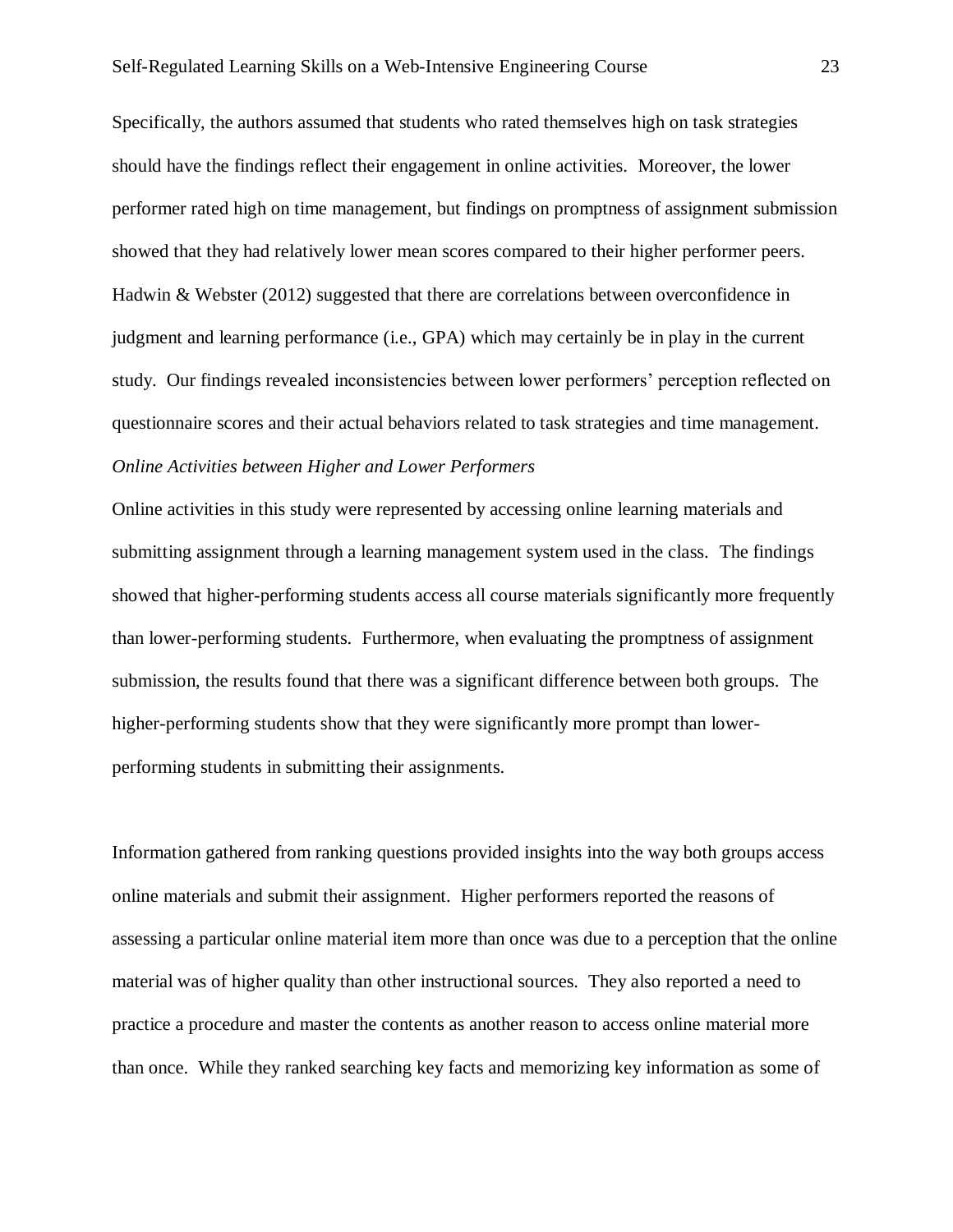the least relevant reasons, the lower performers reported summarizing important information and memorizing key information as the two most relevant reasons of accessing online learning materials. According to the lower performers, practicing a procedure and refer to materials multiple times to master learning concepts, and searching key facts, are the least relevant reasons. These findings suggested that higher performers tend to focus more on deep learning (e.g., practicing a procedure and mastery of the learning content). They specifically put any efforts related to factual knowledge (i.e., searching key facts and memorizing information) as least relevant reasons. On the other hand, lower performers focus more on factual knowledge such as memorizing facts (Millis, 2010; Steadman & Svinicki, 1998).

Moreover, there were noted similarities and differences in terms of the reasons of redoing and resubmitting an online quiz between higher- and lower-performing students. The findings showed that higher performers reported the most relevant reasons of redoing and resubmitting an online quiz because they found some missing portions to the solutions, found error(s) in submitted work and therefore needed to make correction(s), and wanted to make sure they will get a maximum score. They ranked the two least relevant reasons as having technical trouble with the system and finding a better solution than the one previously submitted. On the other hand, lower performers marked the first relevant reason of redoing and resubmitting an online quiz as they experienced technical trouble with the system and there were some missing portions to their solution(s). According to lower performers, the two least relevant reasons were: making sure they will get a maximum score and finding error(s) in their submitted work and therefore need to make correction(s). From the findings we found there were similarities between both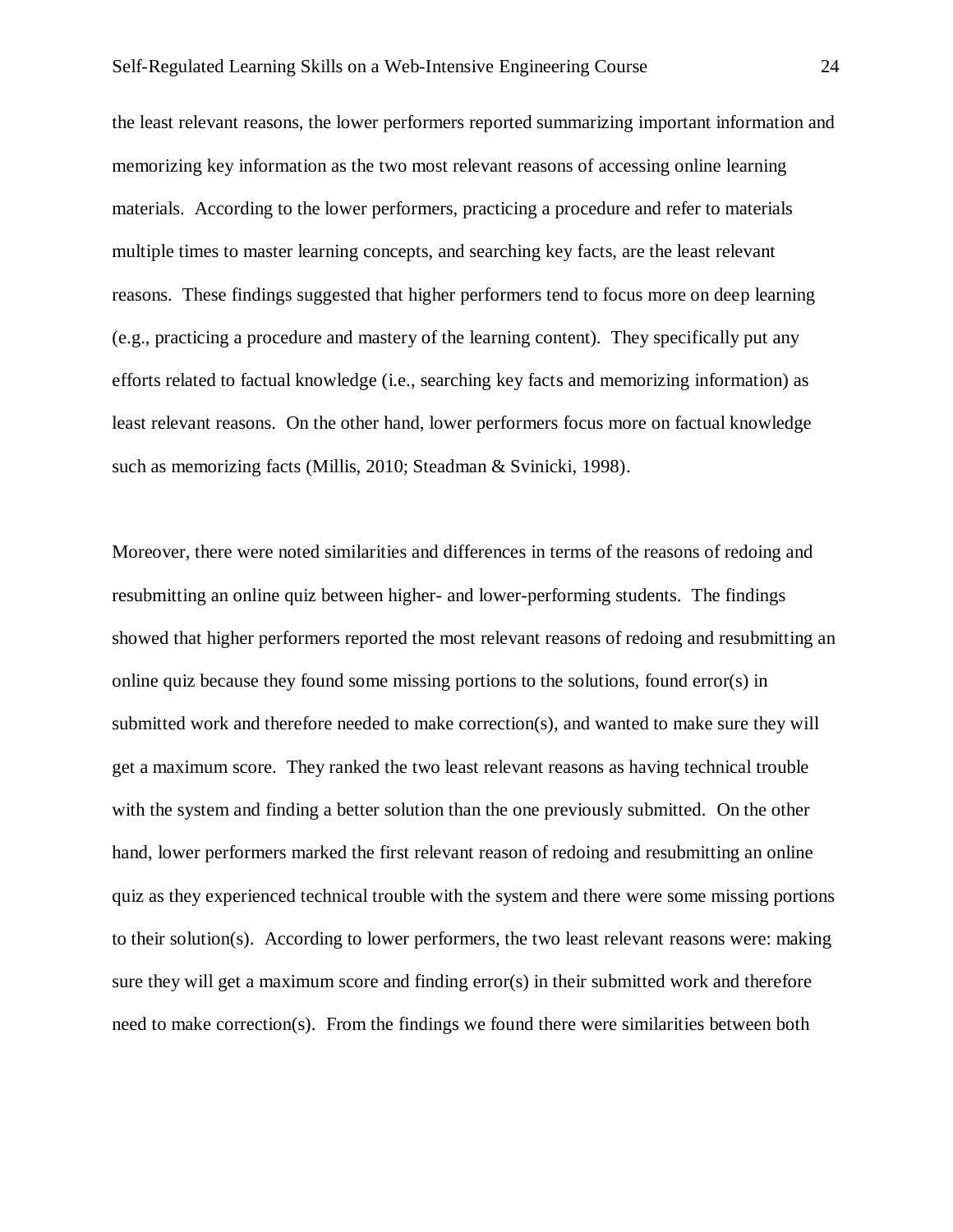groups, such as, finding some missing portions to the solutions as the most relevant reason. But both groups were different in their objective of getting a maximum score.

# **Suggestions for Further Research**

The current study was conducted to provide insights into the learning strategies used by higherand lower-performing students in a Web-intensive undergraduate engineering course. To build further on these efforts, we offer four recommendations. *First*, a rigorous mixed-method approach needs to be used to evaluate students' self-regulated learning skills because this effort is a complex endeavor dealing with thoughts and actions intertwining over time. MacLeod, Butler, and Syer (1996) suggested that the combination of methodological tools will allow for examining cognitive and metacognitive strategies. The method of study can be extended by also interviewing the participants of the class. A retrospective interview can be used to assess what students understand about their self-regulated learning strategies to better clarify 'what students say and what students do' within the context of the activity. Data from the interviews are used to "confirm, cross-validate, or corroborate findings within a single study" (Creswell, 2003, p. 215). In addition, data logs can be extended by also investigating the time stamp associated with the moment of access to the learning materials. *Second*, an increase in sample size is essential to improve the generalizability of the findings. Also, please keep in mind that the students participating in this study were from engineering. Therefore, it may be inappropriate to apply our findings related to all Web-intensive courses. *Third*, a longitudinal study is needed to investigate whether the participants of a Web-intensive course can apply the knowledge and skills gathered in their next class. *Fourth*, as we discussed before, the lower-performer students seemed overconfident with their self-regulated learning. Efforts still need to be conducted to train the students to be aware of their SRL skills and use them while learning in a Web-intensive course.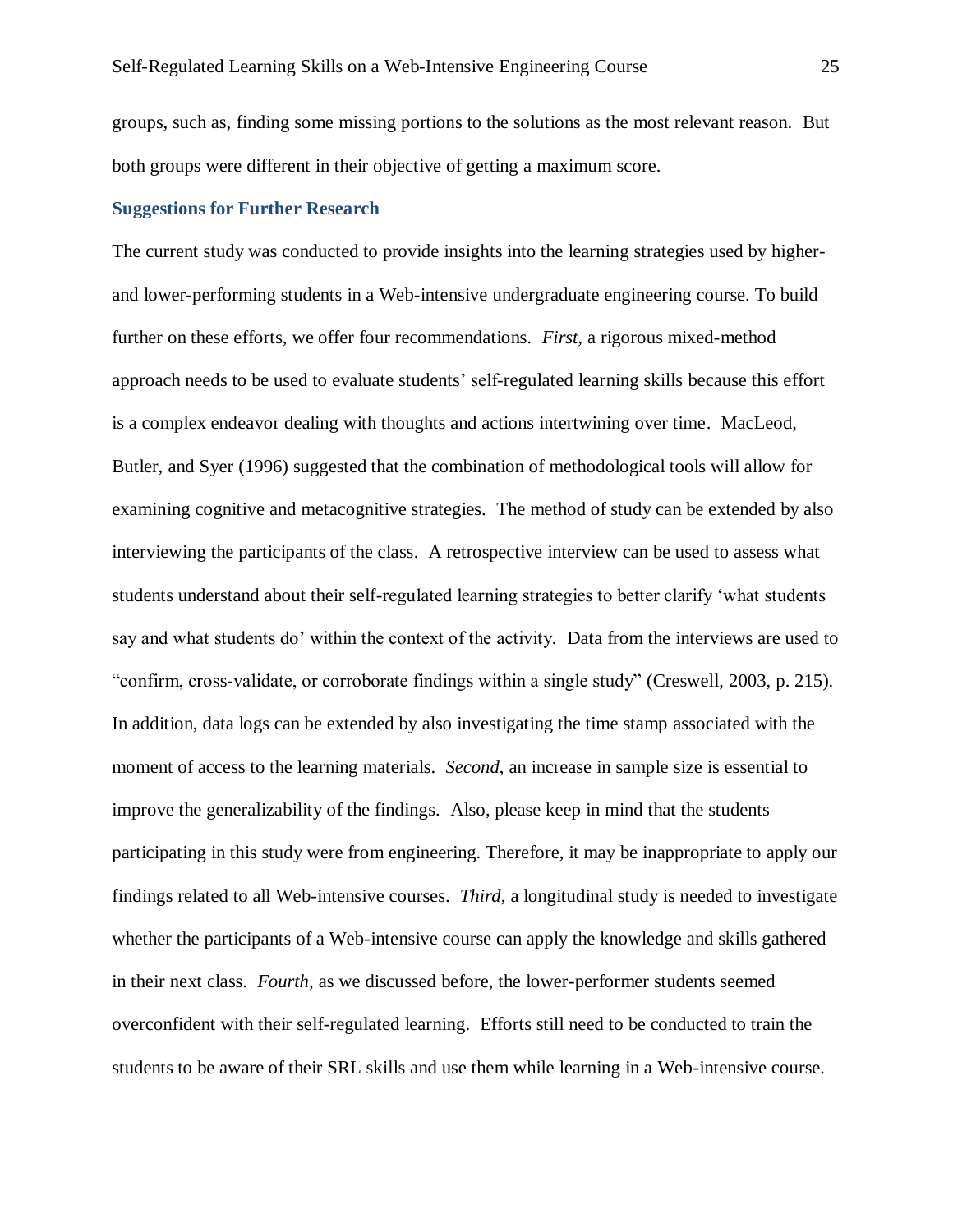The self-regulation of learning by students in a web-intensive engineering course warrants deeper investigation due to modern trends in the engineering education fields. This study directly targets the deficiency in literature in this area, and enlightens the reader to a greater understanding of the differences between higher and lower performers in a gateway engineering course with extensive online interaction. Findings revealed a difference between higher- and lower-performing students with regards to goal setting and that lower-performing students might overrate their learning skills. Both groups reported different reasons for assessing online materials. The information illuminates import considerations instructors should know when designing their own web-intensive learning courses.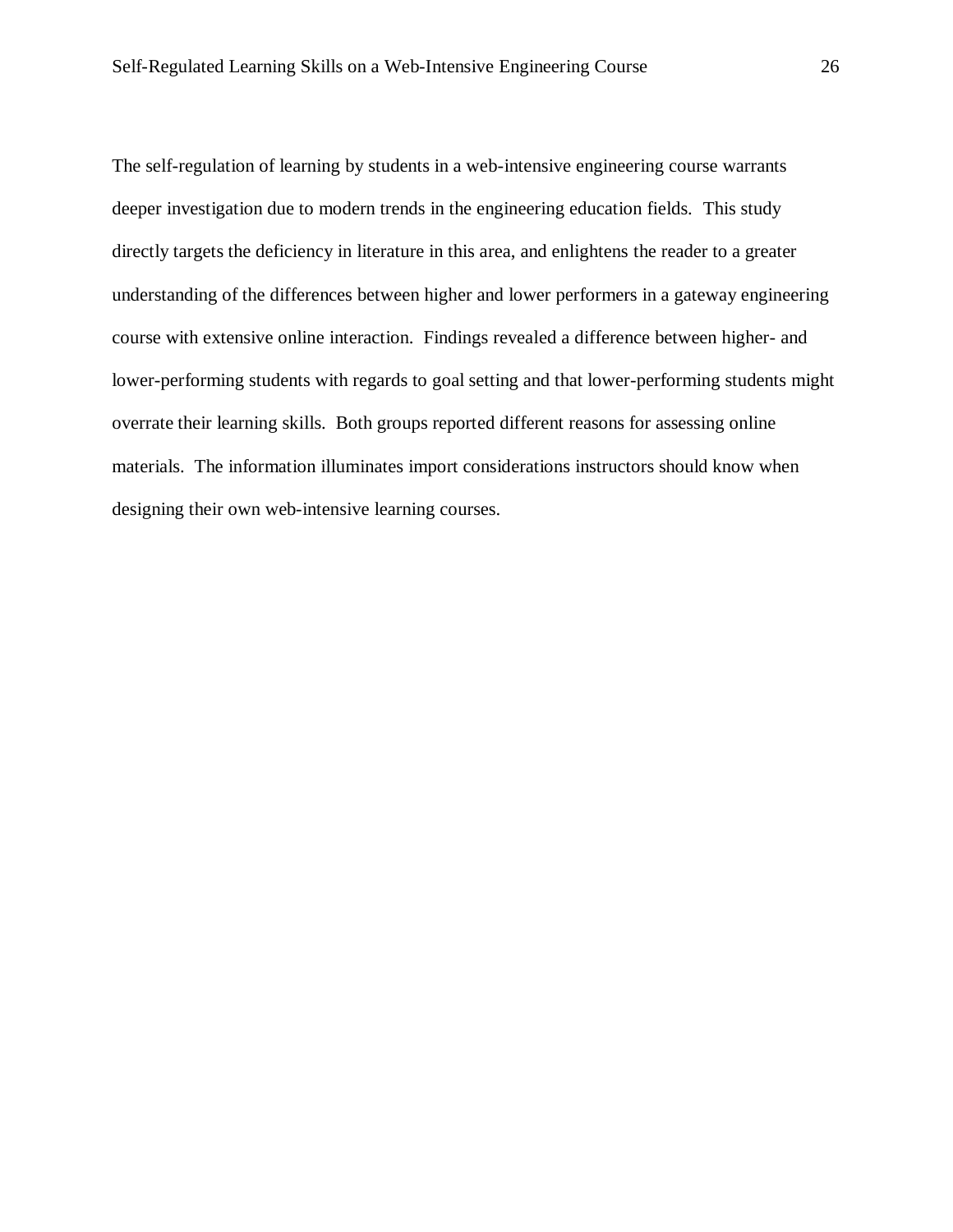## **REFERENCES**

- Azevedo, R., Cromley, J. G., & Seibert, D. (2004). Does adaptive scaffolding facilitate students' ability to regulate their learning with hypermedia. *Contemporary Educational Psychology, 29*, 344-370. doi: 10.1016/j.cedpsych.2003.09.002
- Azevedo, R., & Hadwin, A. F. (2005). Scaffolding self-regulated learning and metacognition implications for the design of computer-based scaffolds. *Instructional Science*, *33*, 367- 379. doi: 10.1007/s11251-005-1272-9
- Barnard, L., Lan, W. Y., & Paton, V. O. (2010). Profiles in self-regulated learning in the online learning environment. *International Review of Research in Open and Distance Learning, 11*(1), 61-80. Retrieved from http://www.irrodl.org/index.php/irrodl/article/view/769/1503
- Barnard, L., Lan, W. Y., To, Y. M., Paton, V. O., & Lai, S. L. (2009). Measuring self-regulation in online and blended learning environments. *The Internet and Higher Education, 12,* 1- 6. doi: 10.1016/j.iheduc.2008.10.005
- Barnard, L., Paton, V. O., & Lan, W. Y. (2008). Online self-regulatory learning behaviors as a mediator in the relationship between online course perceptions with achievement. *International Review of Research in Open and Distance Learning, 9*(2), 1-11. Retrieved from http://www.irrodl.org/index.php/irrodl/article/view/516/1075
- Bergin, S., Reilly, R., & Traynor, D. (2005). *Examining the role of self-regulated learning on introductory programming performance*. Paper presented at the ICER 2005, Seattle, WA, USA. Retrieved from http://dl.acm.org/citation.cfm?id=1089794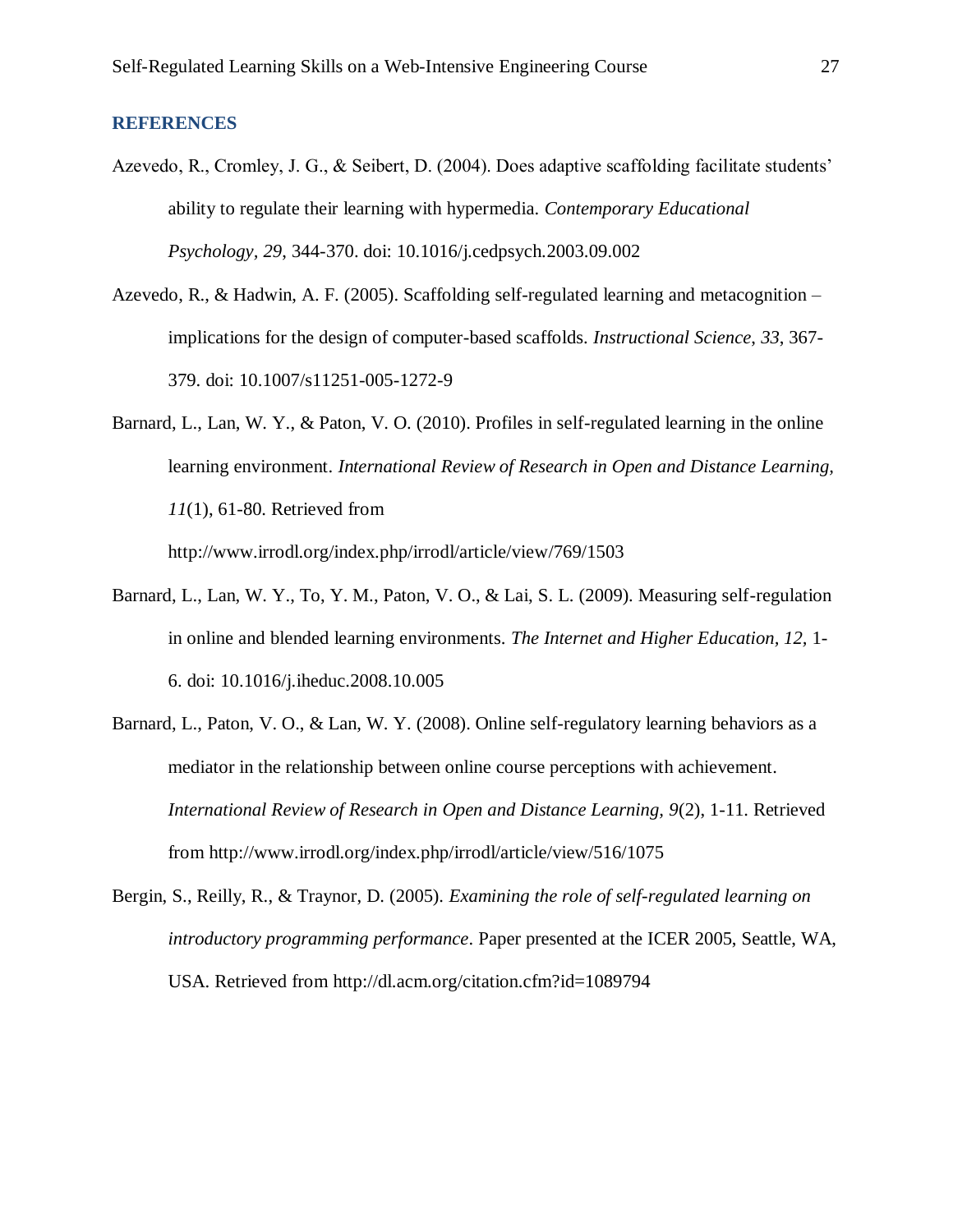Bourne, J., Harris, D., & Mayadas F. (2005). Online engineering education: Learning anywhere, anytime. *Journal of Engineering Education, 94*(1), 131-146. Retrieved from http://sloanconsortium.org/sites/default/files/v9n1\_bourne\_1.pdf

Butler, D. L. (1997). *The roles of goal setting and self-monitoring in students' self-regulated engagement in tasks*. Paper presented at the 1997 meeting of American Educational Research Association in Chicago, Illinois. Retrieved from http://ecps.educ.ubc.ca/sites/ecps.educ.ubc.ca/files/uploads/zzz/SPED/Butler\_ConfPapers /AERA%201997%20Paper.pdf

- Chickering, A. W., & Gamson, Z. F. (1987). Seven principles for good practice in undergraduate education. *American Association of Higher Education Bulletin, 39*(7), 3-7.
- Chang, M. M. (2005). Applying self-regulated learning strategies in a web-based instruction-an investigation of motivation perception. *Computer Assisted Language Learning*, *18*(3), 217-230.
- Chizmar, J. F., & Walbert, M. S. (1999). Web-based learning environments guided by principles of good teaching practice. *The Journal of Economic Education*, *30*(3), 248-259.
- Flavell, J. H. (1979). Metacognition and cognitive monitoring: A new area of cognitivedevelopmental inquiry. *American Psychologist, 34*, 906-911.
- Gallagher, P., & McCormick, K. (1999). Student satisfaction with two-way interactive distance education for delivery of early childhood special education coursework. *Journal of Special Education Technology, 14*(1) 32 – 47.
- Hadwin, A. F., & Webster, E. A. (2013). Calibration in goal setting: Examining the nature of judgments of confidence. *Learning and Instruction, 24*, 37-47. doi: 10.1016/j.learninstruc.2012.10.001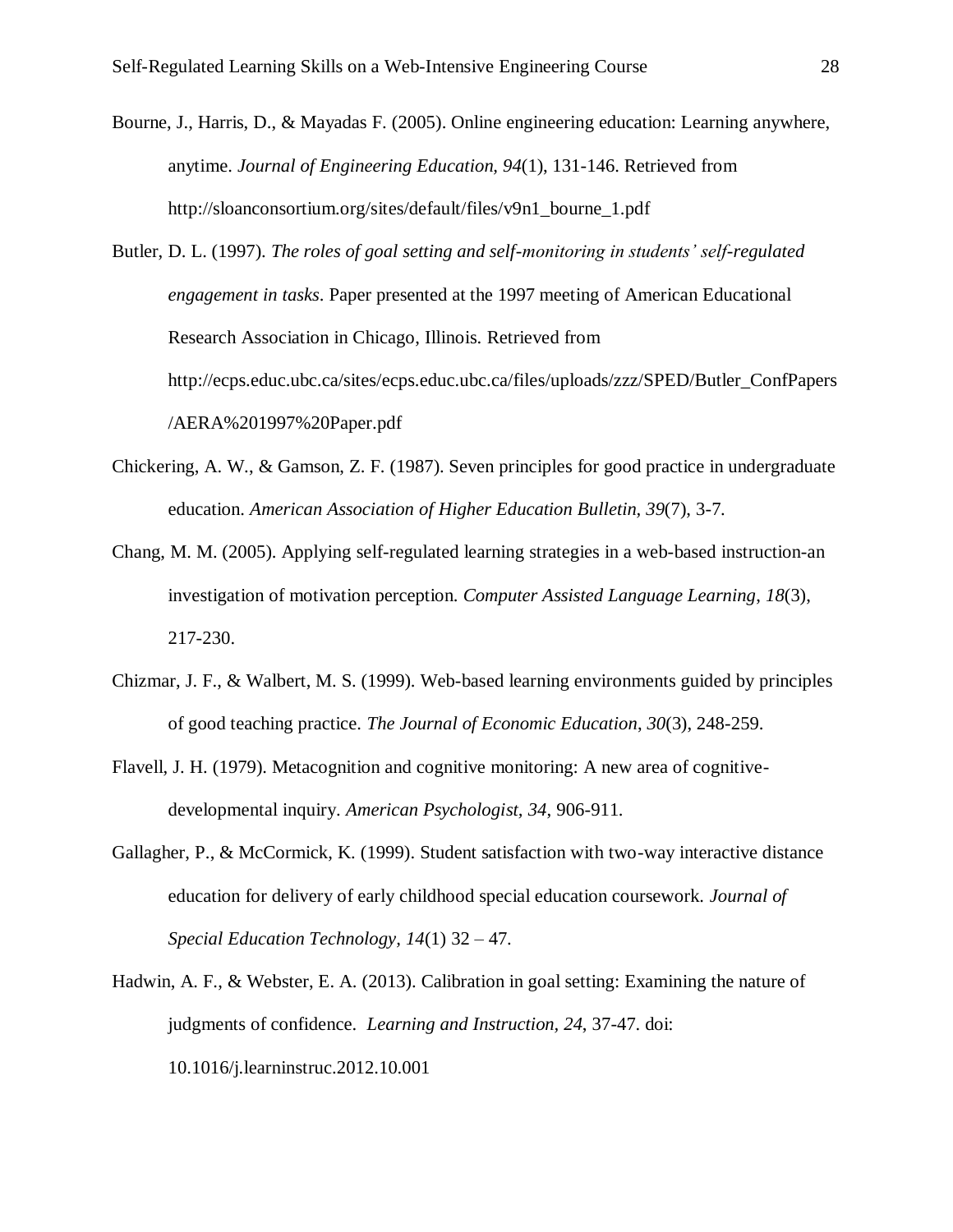- Johnson, S. D., Dixon, R., Daugherty, J., & Lawanto, O. (2011). General versus specific intellectual competencies: The question of learning transfer. In M. Barak & M. Hacker (Eds.), *Fostering human development through engineering and technology education* (pp. 55-74). Netherlands: Sense Publishers.
- Keegan, D. (1986). Interaction and communication, (Chapter 6, pp.89-107). In D. Keegan, *The foundations of distance education*. Kent, UK: Croom Helm.
- Khatib, S. A. (2010). Meta-cognitive self-regulated learning and motivational beliefs as predictors of college students' performance. *International Journal for Research in Education, 27*, 57-72.
- Kinnebrew, J. S., Loretz, K. M., Biswas, G. (2013). A contextualized, differential sequence mining method to derive students' learning behavior patterns. *Journal of Educational Data Mining, 5*(1), 190-219.
- Kitsantas, A., Winsler, A., & Huie, F. (2008). Self-regulation and ability predictors of academic success during college: A predictive validity study. *Journal of Advanced Academics*, *20*(1), 42-68.
- Lawanto, O. (2010). Students' metacognition during an engineering design project. *Performance Improvement Quarterly, 23*(2), 115-134. doi: 10.1002/piq.20084
- Lawanto, O., Goodridge, W., & Santoso, H. B. (2011). *Task interpretation and self-regulating strategies in engineering design project: An exploratory study*. Paper presented at the 118th ASEE Conference, 2011, Vancouver, Canada.
- Lawanto, O., & Johnson, S. D. (2012). Metacognition in an engineering design project. *International Journal of Engineering Education, 28*(1), 92-102. Retrieved from http://www.ijee.ie/latestissues/Vol28-1/10\_ijee2523ns.pdf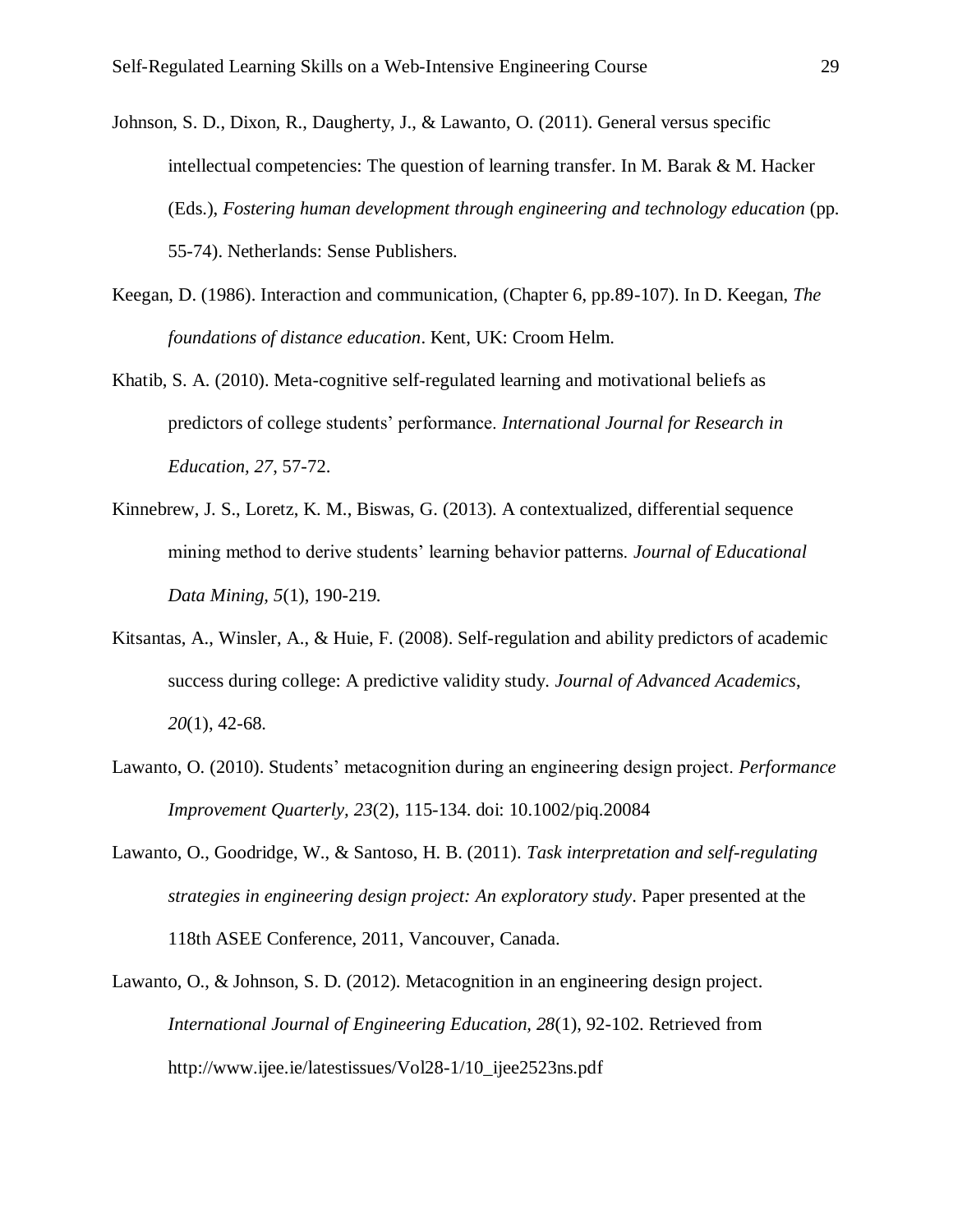- Lawanto, O., Santoso, H. B., & Liu, Y. (2012). Understanding of the relationship between interest and expectancy for success in engineering design activity in grades 9-12. *Educational Technology & Society*, *15*(1), 152–161.
- Lee, J-K. (2009). The effects of self-regulated learning strategies and system satisfaction regarding learner's performance in e-learning environment. *Journal of Instructional Pedagogies*, *1*, 30-45.
- Lynch, D. J. (2006). Motivational factors, learning strategies and resource management as predictors of course grades. *College Student Journal, 40*(2), 423-428.
- McMahon, M. & Oliver, R. (2001). *Promoting self-regulated learning in an on-line environment*. In C. Montgomerie & J. Viteli (Eds.), Proceedings of World Conference on Educational Multimedia, Hypermedia and Telecommunications 2001 (pp. 1299-1305). Chesapeake, VA: AACE. Retrieved from:
- Millis, B. J. (2010). *Promoting deep learning*. The IDEA Center IDEA Paper #47. Retrieved from http://sph.bu.edu/otlt/teachingLibrary/Learning%20Theory/Deep-learning.pdf
- Musso, M., Kyndt, E., Cascallar, E., & Dochy, F. (2012). Predicting mathematical performance: The effect of cognitive processes and self-regulation factors. *Education Research International*, Article ID 250719, 1-13. doi:10.1155/2012/250719
- Pintrich, P. R., & de Groot, E. (1990). Motivational and self-regulated learning components of classroom academic performance. *Journal of Educational Psychology, 82*(1), 33-50.
- Paris, S. G., & Winograd, P. (1990). Metacognition in academic learning and instruction. In B. F. Jones (Ed.), *Dimension of thinking and cognitive instruction* (pp. 15-44), Hillsdale, NJ: Erlbaum.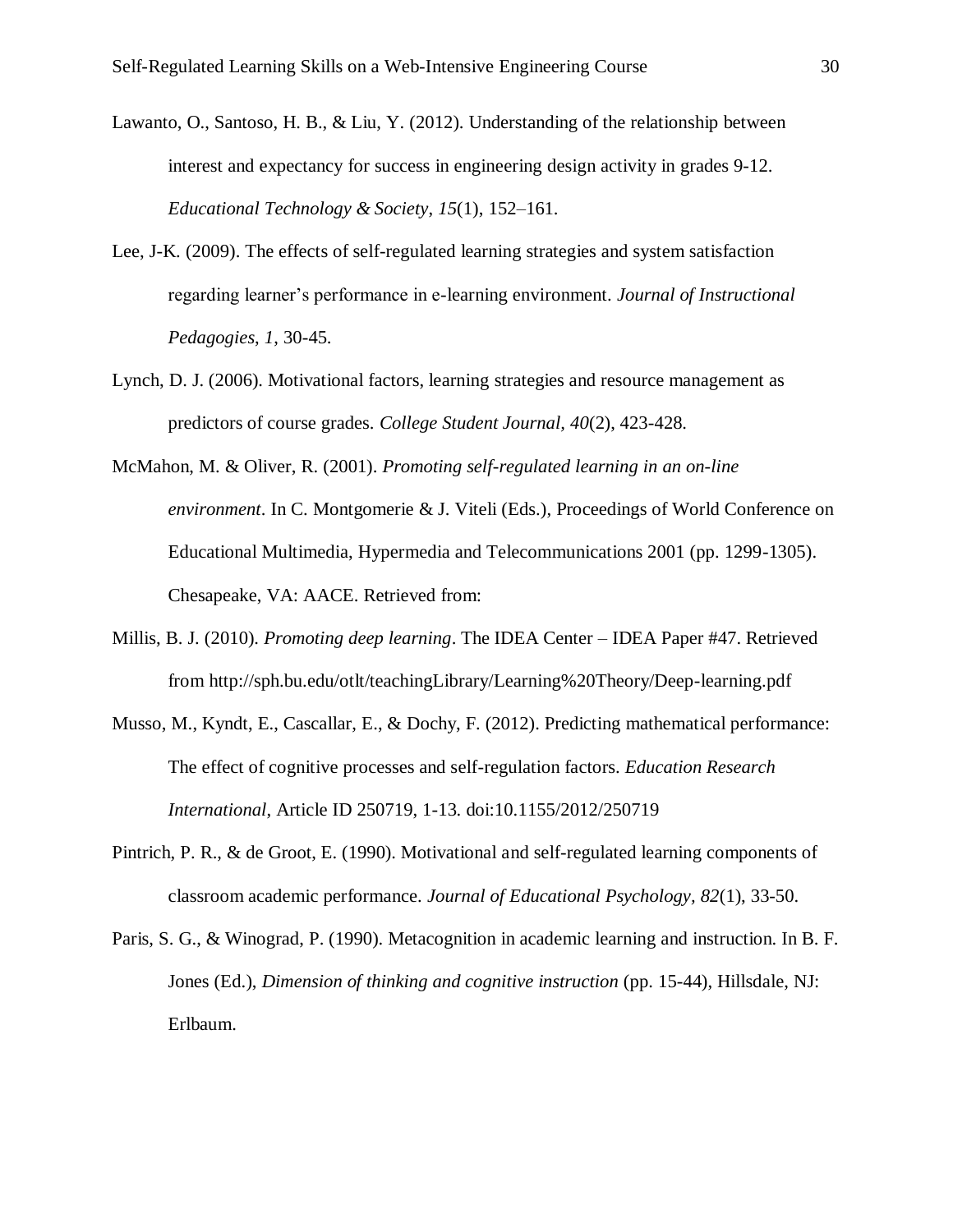- Paris, S. G., & Winograd, P. (2003). The role of self-regulated learning in contextual teaching: Principles and practices for teacher preparation. A Commissioned Paper for the U.S. Department of Education Project *Preparing Teachers to Use Contextual Teaching and Learning Strategies To Improve Student Success In and Beyond School*. Retrieved from http://www.ciera.org/library/archive/2001-04/0104parwin.htm#\_ftn1
- Schunk, D. H. (1990). Goal setting and self-efficacy during self-regulated learning. *Educational Psychologist, 25*, 71-86.
- Schunk, D. H. (2001). *Self-regulation through goal setting*. ERIC/CASS Digest, 1-6. Retrieved from http://www.eric.ed.gov/PDFS/ED462671.pdf
- Southard, S., & Rubens, P. (2001). *Students' technological difficulties in using web-based learning environments*. Proceedings of STC's (Society for Technical Communication's) 48th annual conference (p. 82-86). Arlington, VA: Society for Technical Communication.
- Steadman, M., & Svinicki, M. (1998). CATs: A student's gateway to better learning. *New Directions for Teaching and Learning, 75*, 13-20.
- Ward, J. H., Jr. (1963). Hierarchical grouping to optimize an objective function. *Journal of the American Statistical Association*, *58*, 236–244.
- Yeo, G., Loft, S., Xiao, T., Kiewitz, C. (2009). Goal orientations and performance: Differential relationships across levels of analysis and as a function of task demands. *Journal of Applie Psychol*ogy, *94*(3), 710-726. doi: 10.1037/a0015044
- Young, J. D. (1996). The effect of self-regulated learning strategies on performance in learner controlled computer-based instruction. *Educational Technology, Research and Development*, *44*(2), 17-27.